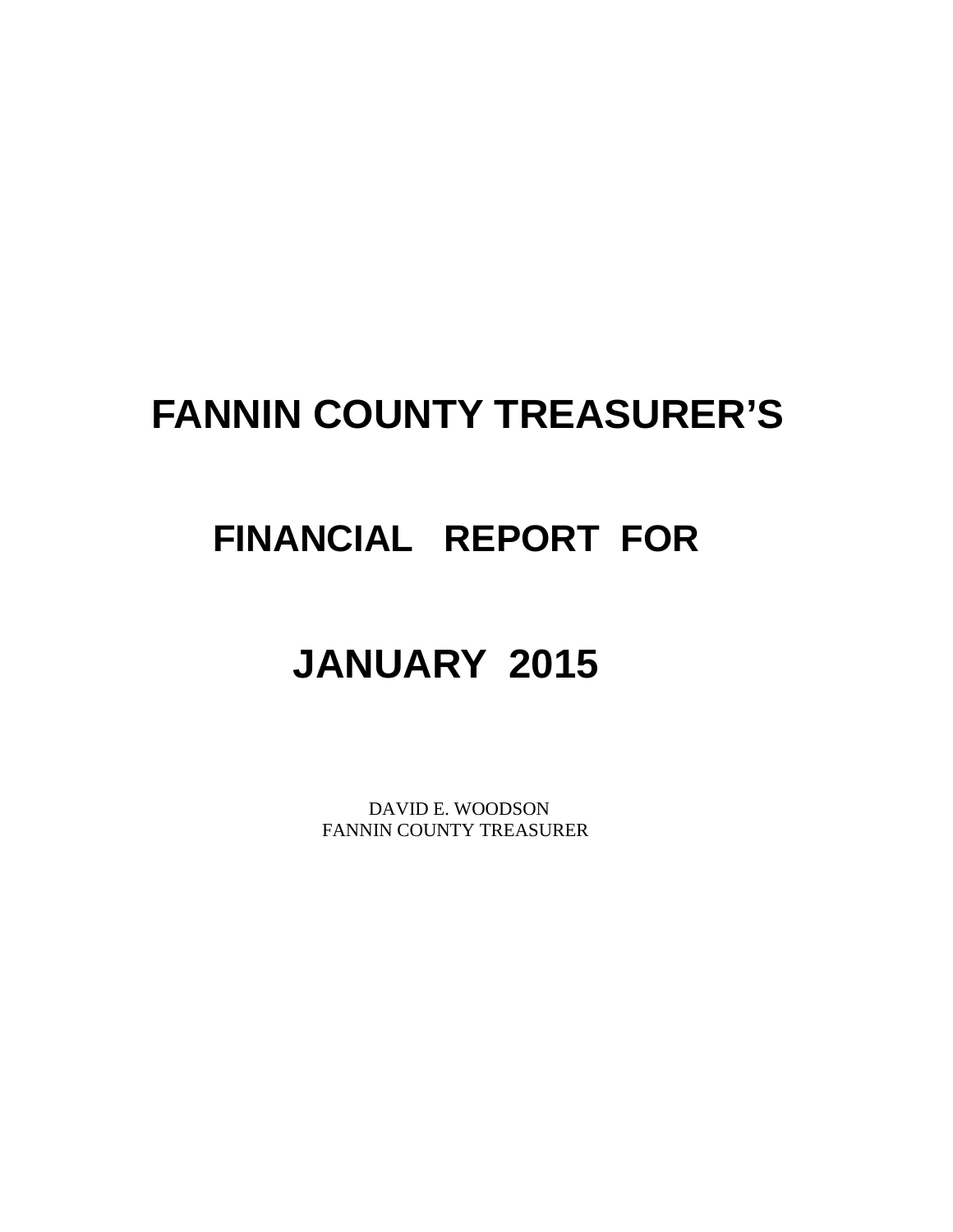| 02/25/2015<br>TIME: 08:48 AM |                                                                                                                                                   | RECEIPT FILE LISTING |                                                                                                                               | PAGE<br>1<br>PREPARER:0007 |
|------------------------------|---------------------------------------------------------------------------------------------------------------------------------------------------|----------------------|-------------------------------------------------------------------------------------------------------------------------------|----------------------------|
|                              |                                                                                                                                                   |                      |                                                                                                                               |                            |
| RECEIPT                      | S RECEIVED FROM<br>RECEIVED                                                                                                                       | POSTED               | NO DESCRIPTION                                                                                                                | AMOUNT                     |
|                              | 0000150255 P CRIMINAL DA TRUST<br>BANK: 36-103-136 D. A. FEE CASH ACCT.                                                                           |                      | 01-05-2015  01-05-2015  01 DISTRICT ATTORNEY FEES<br>INCOME: 36-340-475 DISTRICT ATTORNEY FEES                                | 475.00                     |
|                              |                                                                                                                                                   |                      | TOTAL RECEIPT AMOUNT ----->                                                                                                   | 475.00                     |
|                              | 0000150256 P SECRETARY OF STATE<br>BANK: 45-103-100 CHAPTER 19-COMBINED FUNDS CHECKING                                                            |                      | 01-05-2015  01-05-2015  01 CHAPTER 19-JILL FLOWERS<br>INCOME: 45-330-403 CHAPTER 19 FUNDS                                     | 440.97                     |
|                              |                                                                                                                                                   |                      | TOTAL RECEIPT AMOUNT ----->                                                                                                   | 440.97                     |
|                              | 0000150257 P CRIMINAL DA TRUST<br>BANK:10-103-100 GENERAL-COMBINED FUNDS CHECKING                                                                 |                      | 01-05-2015  01-05-2015  01 DISTRICT ATTORNEY FEES<br>INCOME:10-340-475 DISTRICT ATTORNEY FEES                                 | 39.02                      |
|                              | BANK:10-103-100 GENERAL-COMBINED FUNDS CHECKING                                                                                                   |                      | 02 POSTAL EXPENSES<br>INCOME:10-475-311 POSTAL EXPENSES                                                                       | 88.30                      |
|                              |                                                                                                                                                   |                      | TOTAL RECEIPT AMOUNT ----->                                                                                                   | 127.32                     |
|                              | 0000150258 P FANNIN COUNTY APPRASIAL DISTRICT  01-06-2015  01-06-2015  01 CURRENT TAXES<br>BANK:10-103-100 GENERAL-COMBINED FUNDS CHECKING        |                      | INCOME:10-310-110 CURRENT TAXES                                                                                               | 1420,041.54<br>667.95      |
|                              | BANK:10-103-100 GENERAL-COMBINED FUNDS CHECKING                                                                                                   |                      | 02 CURRENT TAXES<br>INCOME:10-310-110 CURRENT TAXES<br>03 TAX CERTIFICATES                                                    | 5.00                       |
|                              | BANK:10-103-100 GENERAL-COMBINED FUNDS CHECKING                                                                                                   |                      | INCOME:10-321-901 TAX CERTIFICATES<br>04 CURRENT TAXES                                                                        | 72,250.95                  |
|                              | BANK:21-103-100 R&B#1-COMBINED FUNDS CHECKING                                                                                                     |                      | INCOME: 21-310-110 CURRENT TAXES<br>05 CURRENT TAXES                                                                          | 77,409.38                  |
|                              | BANK: 22-103-100 R&B#2- COMBINED FUNDS CHECKING                                                                                                   |                      | INCOME: 22-310-110 CURRENT TAXES<br>06 CURRENT TAXES                                                                          | 116,968.33                 |
|                              | BANK: 23-103-100 R&B#3-COMBINED FUNDS CHECKING                                                                                                    |                      | INCOME: 23-310-110 CURRENT TAXES<br>07 CURRENT TAXES                                                                          | 61,934.08                  |
|                              | BANK:24-103-100 R&B#4- COMBINED FUNDS CHECKING<br>BANK:10-103-100 GENERAL-COMBINED FUNDS CHECKING                                                 |                      | INCOME: 24-310-110 CURRENT TAXES<br>08 DELINQUENT TAXES<br>INCOME:10-310-120 DELINQUENT TAXES                                 | 4,299.23                   |
|                              | BANK: 21-103-100 R&B#1-COMBINED FUNDS CHECKING                                                                                                    |                      | 09 DELINOUENT TAXES<br>INCOME: 21-310-120 DELINQUENT TAXES                                                                    | 218.74                     |
|                              | BANK: 22-103-100 R&B#2- COMBINED FUNDS CHECKING                                                                                                   |                      | 10 DELINQUENT TAXES<br>INCOME: 22-310-120 DELINQUENT TAXES                                                                    | 234.36                     |
|                              | BANK:23-103-100 R&B#3-COMBINED FUNDS CHECKING                                                                                                     |                      | 11 DELINQUENT TAXES<br>INCOME: 23-310-120 DELINQUENT TAXES                                                                    | 354.13                     |
|                              | BANK:24-103-100 R&B#4- COMBINED FUNDS CHECKING                                                                                                    |                      | 12 DELINQUENT TAXES<br>INCOME: 24-310-120 DELINQUENT TAXES                                                                    | 187.51                     |
|                              |                                                                                                                                                   |                      | TOTAL RECEIPT AMOUNT ----->1754,571.20                                                                                        |                            |
|                              | 0000150259 P VISION MEDIA GROUP, INC. 01-06-2015 01-06-2015 01 KFYN RADIO TOWER RENT JAN. 2015<br>BANK:10-103-100 GENERAL-COMBINED FUNDS CHECKING |                      | INCOME:10-370-100 KFYN-RADIO TOWER RENT                                                                                       | 200.00                     |
|                              |                                                                                                                                                   |                      | TOTAL RECEIPT AMOUNT ----->                                                                                                   | 200.00                     |
|                              | 0000150260 P TEXAS DEPT. OF CRIMINAL JUSTICE 01-06-2015 01-06-2015 01 TRANSPORT REIMBURSEMENT<br>BANK:10-103-100 GENERAL-COMBINED FUNDS CHECKING  |                      | INCOME:10-370-562 STATE REIMB.OFFENDER TRANSPORT                                                                              | 815.20                     |
|                              | BANK:10-103-100 GENERAL-COMBINED FUNDS CHECKING                                                                                                   |                      | 02 STATE REIMB.OFFENDER TRANSPORT<br>INCOME:10-370-562 STATE REIMB.OFFENDER TRANSPORT<br>TOTAL RECEIPT AMOUNT -----> 2,475.70 | 1,660.50                   |
| 0000150261 P AT& T           |                                                                                                                                                   |                      | 01-06-2015  01-06-2015  01 REFUND PHONE SERVICE                                                                               | 6.28                       |
|                              | BANK:23-103-100 R&B#3-COMBINED FUNDS CHECKING                                                                                                     |                      | INCOME: 23-623-420 UTILITY TELEPHONE<br>TOTAL RECEIPT AMOUNT ----->                                                           | 6.28                       |
|                              | 0000150262 P F.C. BOND SUPERVISION<br>BANK:10-103-100 GENERAL-COMBINED FUNDS CHECKING                                                             |                      | $01-06-2015$ $01-06-2015$ $01 12-31-2014$<br>INCOME:10-340-573 BOND SUPERVISION FEES                                          | 380.00                     |
|                              |                                                                                                                                                   |                      | TOTAL RECEIPT AMOUNT ----->                                                                                                   | 380.00                     |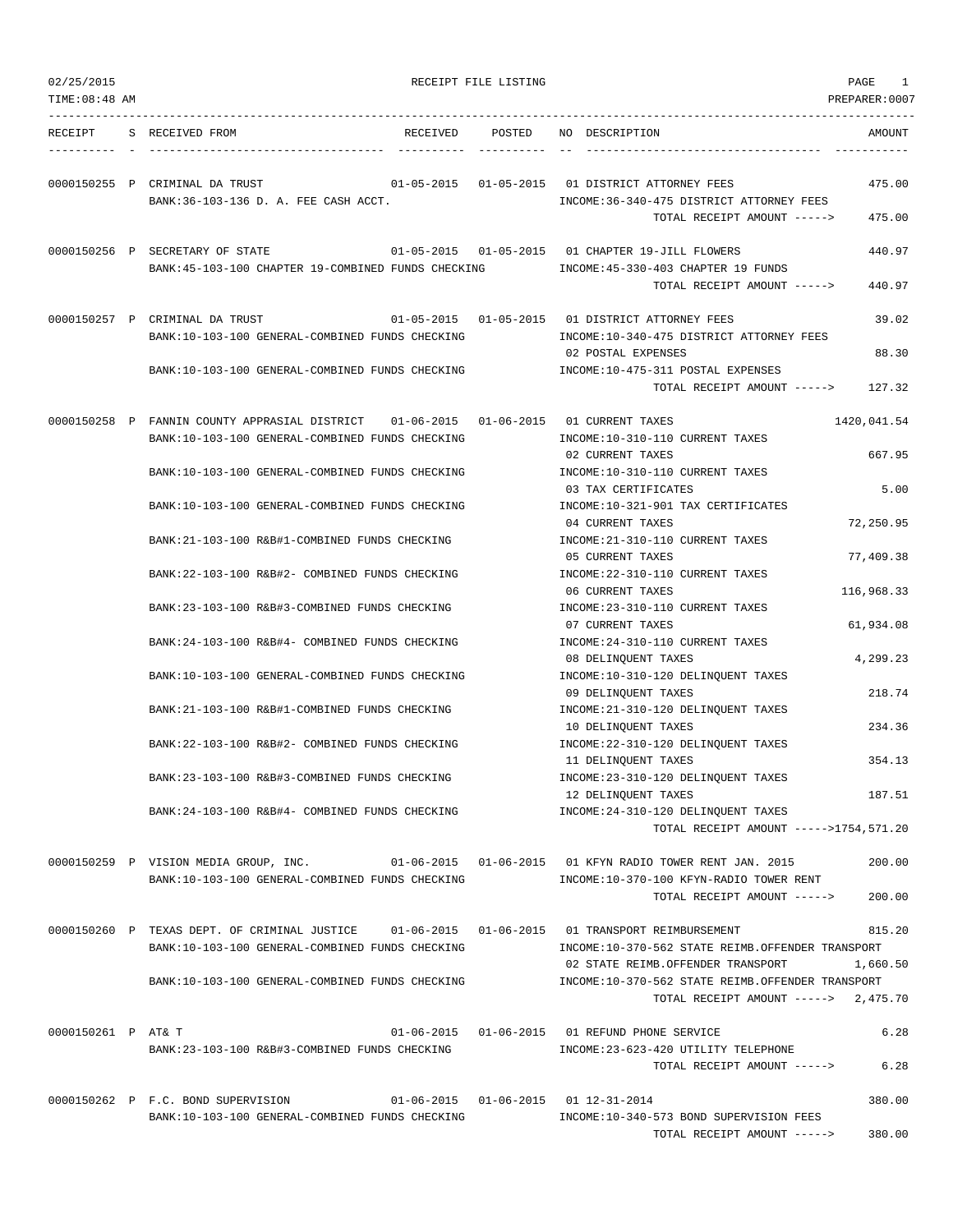| 02/25/2015<br>TIME: 08:48 AM |                                                                                                                                                      |          | RECEIPT FILE LISTING |                                                                         | 2<br>PAGE<br>PREPARER:0007 |
|------------------------------|------------------------------------------------------------------------------------------------------------------------------------------------------|----------|----------------------|-------------------------------------------------------------------------|----------------------------|
|                              |                                                                                                                                                      |          |                      |                                                                         |                            |
| RECEIPT                      | S RECEIVED FROM                                                                                                                                      | RECEIVED | POSTED               | NO DESCRIPTION                                                          | AMOUNT                     |
|                              | 0000150263 P TEXOMA AREA PARATRANSIT SYSTEM 01-07-2015 01-07-2015 01 OFFICE RENTAL                                                                   |          |                      |                                                                         | 150.00                     |
|                              | BANK:24-103-100 R&B#4- COMBINED FUNDS CHECKING                                                                                                       |          |                      | INCOME: 24-370-147 OFFICE RENTAL                                        |                            |
|                              |                                                                                                                                                      |          |                      | TOTAL RECEIPT AMOUNT ----->                                             | 150.00                     |
|                              | 0000150264 P F.C. INDEGENT HEALTH CARE TRUST 01-07-2015 01-07-2015 01 FISCAL YEAR ENDING 2014<br>BANK:39-103-100 IHC B.R. COOPER-COMB. FUND CHECKING |          |                      | INCOME: 39-370-150 BONNIE RUTH COOPER TRUST                             | 524.90                     |
|                              |                                                                                                                                                      |          |                      | 02 FISCAL YEAR ENDING 2014                                              | 2,522.10                   |
|                              | BANK:10-103-100 GENERAL-COMBINED FUNDS CHECKING                                                                                                      |          |                      | INCOME:10-370-120 CONTRIBUTION IHC TRUST<br>TOTAL RECEIPT AMOUNT -----> | 3,047.00                   |
|                              | 0000150265 P LEGENDS BANK                                                                                                                            |          |                      |                                                                         | 266.85                     |
|                              | BANK:10-103-100 GENERAL-COMBINED FUNDS CHECKING                                                                                                      |          |                      | INCOME:10-360-100 INTEREST EARNINGS<br>02 INTEREST EARNINGS             | 6.00                       |
|                              | BANK:11-103-100 C.H. SECURITY-COMBINED FUNDS CKING                                                                                                   |          |                      | INCOME:11-360-100 INTEREST EARNINGS<br>03 INTEREST EARNINGS             | 0.69                       |
|                              | BANK:12-103-100 CO.CLK.VITAL STAT.-COMB.FUNDS CKING                                                                                                  |          |                      | INCOME:12-360-100 INTEREST EARNINGS<br>04 INTEREST EARNINGS             | 2.79                       |
|                              | BANK: 18-103-100 CO. CLK. REC. MNGMT. - COMB. FUNDS CKING                                                                                            |          |                      | INCOME:18-360-100 INTEREST EARNINGS<br>05 INTEREST EARNINGS             | 0.49                       |
|                              | BANK:19-103-100 DIST.CLK.REC.MNGMT-COMB.FUNDS CKING                                                                                                  |          |                      | INCOME:19-360-100 INTEREST EARNINGS<br>06 INTEREST EARNINGS             | 3.34                       |
|                              | BANK:20-103-100 CO.OFF.REC.MNGMT-COMB. FUNDS CKING                                                                                                   |          |                      | INCOME: 20-360-100 INTEREST EARNINGS                                    |                            |
|                              | BANK:21-103-100 R&B#1-COMBINED FUNDS CHECKING                                                                                                        |          |                      | 07 INTEREST EARNINGS<br>INCOME: 21-360-100 INTEREST EARNINGS            | 8.78                       |
|                              | BANK: 22-103-100 R&B#2- COMBINED FUNDS CHECKING                                                                                                      |          |                      | 08 INTEREST EARNINGS<br>INCOME: 22-360-100 INTEREST EARNINGS            | 8.68                       |
|                              | BANK: 23-103-100 R&B#3-COMBINED FUNDS CHECKING                                                                                                       |          |                      | 09 INTEREST EARNINGS<br>INCOME: 23-360-100 INTEREST EARNINGS            | 10.19                      |
|                              | BANK: 24-103-100 R&B#4- COMBINED FUNDS CHECKING                                                                                                      |          |                      | 10 INTEREST EARNING<br>INCOME: 24-360-100 INTEREST EARNING              | 4.62                       |
|                              | BANK:26-103-100 J.P.#1 JUST.CT.TECH-COMB.FUND CKING                                                                                                  |          |                      | 11 INTEREST EARNINGS<br>INCOME: 26-360-100 INTEREST EARNINGS            | 2.69                       |
|                              | BANK: 27-103-100 J.P.#2 JUST.CT.TECH-COMB.FUND CKING                                                                                                 |          |                      | 12 INTEREST EARNINGS<br>INCOME: 27-360-100 INTEREST EARNINGS            | 0.56                       |
|                              | BANK: 28-103-100 J.P.#3 JUST.CT. TECH-COMB. FUND CKING                                                                                               |          |                      | 13 INTEREST EARNINGS<br>INCOME: 28-360-100 INTEREST EARNINGS            | 0.23                       |
|                              | BANK:34-103-100 DISTRICT CT.REC.ARCHIVE COMB.FUND C                                                                                                  |          |                      | 14 INTEREST INCOME<br>INCOME: 34-360-100 INTEREST INCOME                | 0.85                       |
|                              | BANK: 35-103-100 LAW LIBRARY-COMBINED FUND CHECKING                                                                                                  |          |                      | 15 INTEREST EARNINGS<br>INCOME: 35-360-100 INTEREST EARNINGS            | 5.96                       |
|                              | BANK:38-103-100 IHC CO-OP GIN-COMBINED FUND CKING                                                                                                    |          |                      | 16 INTEREST EARNINGS<br>INCOME: 38-360-100 INTEREST EARNINGS            | 0.03                       |
|                              | BANK: 39-103-100 IHC B.R. COOPER-COMB. FUND CHECKING                                                                                                 |          |                      | 17 INTEREST EARNINGS<br>INCOME: 39-360-100 INTEREST EARNINGS            | 0.59                       |
|                              |                                                                                                                                                      |          |                      | 18 INTEREST EARNINGS                                                    | 1.51                       |
|                              | BANK:52-103-100 COURT RECORDS PRESERVATION-COMB.FUN                                                                                                  |          |                      | INCOME: 52-360-100 INTEREST EARNINGS<br>19 INTEREST EARNINGS            | 1.28                       |
|                              | BANK: 59-103-100 DRUG COURT-COMBINED FUNDS                                                                                                           |          |                      | INCOME: 59-360-100 INTEREST EARNINGS<br>20 INTEREST EARNINGS            | 1.41                       |
|                              | BANK:70-103-100 RIGHT OF WAY-COMBINED FUND CHECKING                                                                                                  |          |                      | INCOME: 70-360-100 INTEREST EARNINGS<br>21 INTEREST EARNINGS            | 0.16                       |
|                              | BANK: 92-103-100 STATZER-COMBINED FUNDS CHECKING                                                                                                     |          |                      | INCOME: 92-360-100 INTEREST EARNINGS                                    |                            |

BANK:36-103-136 D. A. FEE CASH ACCT. INCOME:36-360-100 INTEREST EARNINGS

23 INTEREST EARNINGS-SEIZURE FUND 0.11 BANK:36-103-236 D.A. FEE SEIZURE FUND INCOME:36-360-236 INTEREST EARNINGS-SEIZURE FUND

22 INTEREST EARNINGS 0.02

- 
-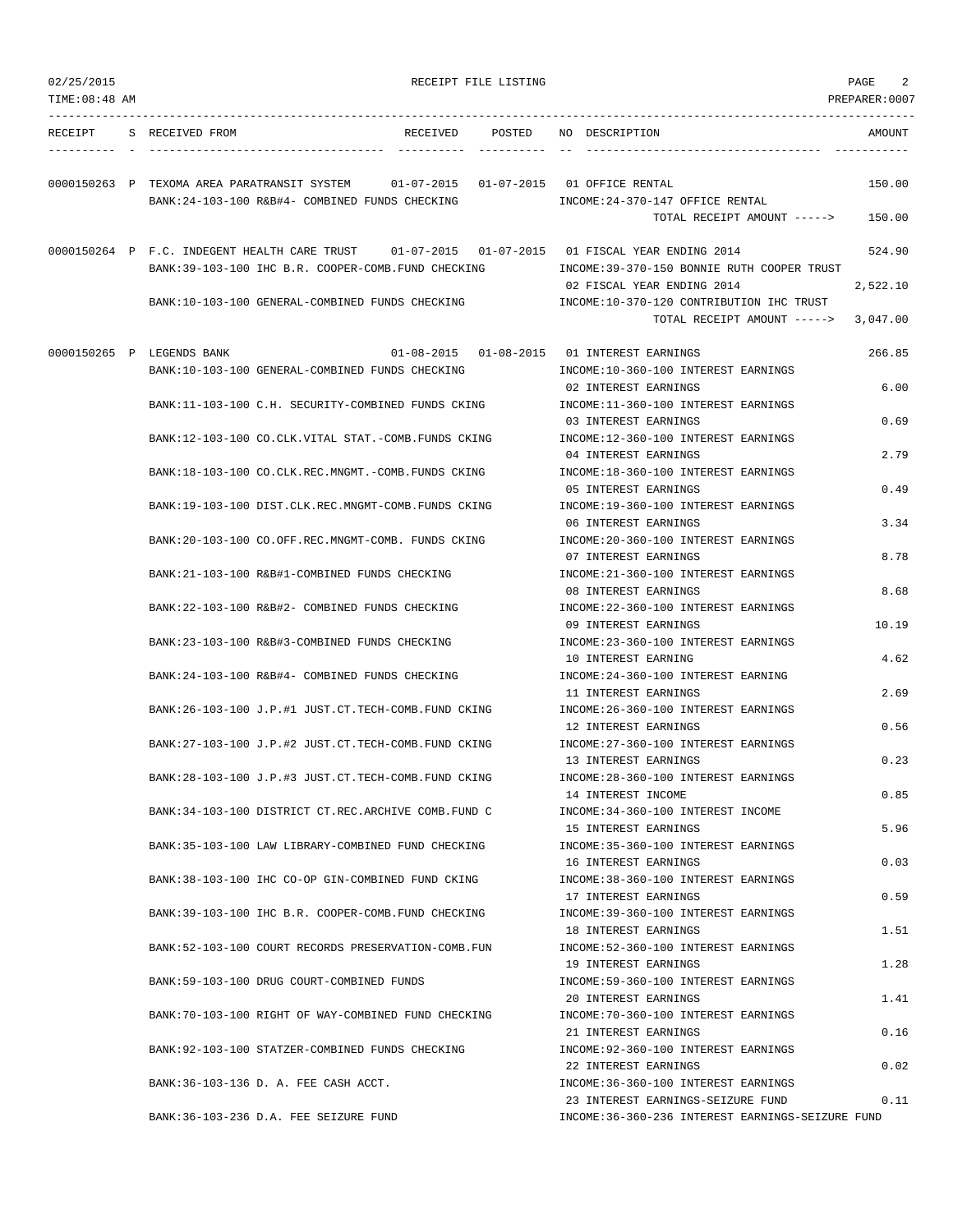TIME:08:48 AM PREPARER:0007

## 02/25/2015 RECEIPT FILE LISTING PAGE 3

--------------------------------------------------------------------------------------------------------------------------------- RECEIPT S RECEIVED FROM THE RECEIVED POSTED NO DESCRIPTION THE RECEIVED AMOUNT ---------- - ----------------------------------- ---------- ---------- -- ----------------------------------- ----------- 0000150265 Continued 24 INTEREST EARNINGS 0.05 BANK:37-103-137 CASH-CONTRABAND SEIZURE INCOME:37-360-100 INTEREST EARNINGS 25 INTEREST EARNINGS 0.01 BANK:55-103-155 F.C. LAW ENFORCEMENT EDUCATION INCOME:55-360-100 INTEREST EARNINGS 26 INTEREST EARNINGS 0.33 BANK:56-103-156 CASH-F C SHERIFF FORFEITURE INCOME:56-360-100 INTEREST EARNINGS 27 INTEREST INCOME 0.31 BANK:89-103-992 CASH-INTEREST INCOME INCOME INCOME:89-360-189 INTEREST INCOME 28 INTEREST EARNINGS 1.63 BANK:10-100-100 PAYROLL 10-360-100 INTEREST EARNINGS 29 INTEREST EARNINGS 0.01 BANK:21-100-100 PAYROLL INCOME:21-360-100 INTEREST EARNINGS 30 INTEREST EARNINGS 0.01 BANK:22-100-100 PAYROLL SERIES AND THE SERIES OF THE SERIES OF THE SERIES OF THE SERIES OF THE SERIES OF THE SERIES OF THE SERIES OF THE SERIES OF THE SERIES OF THE SERIES OF THE SERIES OF THE SERIES OF THE SERIES OF THE S 31 INTEREST EARNINGS 0.01 BANK:23-100-100 PAYROLL INCOME:23-360-100 INTEREST EARNINGS 32 INTEREST EARNING 0.01 BANK:24-100-100 PAYROLL INCOME:24-360-100 INTEREST EARNING TOTAL RECEIPT AMOUNT -----> 330.20 0000150266 P CARPENTER'S BAIL BONDS 01-08-2015 01-08-2015 01 BOND FORFEITURES 125.00 BANK:10-103-100 GENERAL-COMBINED FUNDS CHECKING INCOME:10-352-201 BOND FORFEITURES TOTAL RECEIPT AMOUNT -----> 125.00 0000150267 P TAX A/C 01-09-2015 01-09-2015 01 ALCOHLIC BEVERAGE LICENSE 90.00 BANK:10-103-100 GENERAL-COMBINED FUNDS CHECKING INCOME:10-320-200 ALCOHLIC BEVERAGE LICENSE TOTAL RECEIPT AMOUNT -----> 90.00 0000150268 P TAX A/C 01-09-2015 01-09-2015 01 TPW BOAT REG./TITLES 97.49 BANK:10-103-100 GENERAL-COMBINED FUNDS CHECKING INCOME:10-321-400 TPW BOAT REG./TITLES TOTAL RECEIPT AMOUNT -----> 97.49 0000150269 P TAX A/C 01-09-2015 01-09-2015 01 COMMISSION ON CAR TITLES 605.00 BANK:10-103-100 GENERAL-COMBINED FUNDS CHECKING INCOME:10-321-250 COMMISSION ON CAR TITLES TOTAL RECEIPT AMOUNT -----> 605.00 0000150270 P TAX A/C 01-09-2015 01-09-2015 01 COMMISSION ON CAR TITLES 765.00 BANK:10-103-100 GENERAL-COMBINED FUNDS CHECKING INCOME:10-321-250 COMMISSION ON CAR TITLES TOTAL RECEIPT AMOUNT -----> 765.00 0000150271 P TAX A/C 01-09-2015 01-09-2015 01 COMMISSION ON CAR TITLES 135.00 BANK:10-103-100 GENERAL-COMBINED FUNDS CHECKING INCOME:10-321-250 COMMISSION ON CAR TITLES TOTAL RECEIPT AMOUNT -----> 135.00 0000150272 P TAX A/C 01-09-2015 01-09-2015 01 COMMISSIONS ON CAR REGIST 122.30 BANK:10-103-100 GENERAL-COMBINED FUNDS CHECKING INCOME:10-321-200 COMMISSIONS ON CAR REGIST 02 COUNTY'S ADDITIONAL \$10 105.55 BANK:21-103-100 R&B#1-COMBINED FUNDS CHECKING INCOME:21-321-300 COUNTY'S ADDITIONAL \$10 03 COUNTY'S ADDITIONAL \$10 113.09 BANK:22-103-100 R&B#2- COMBINED FUNDS CHECKING INCOME:22-321-300 COUNTY'S ADDITIONAL \$10 04 COUNTY'S ADDITIONAL \$10 170.88 BANK:23-103-100 R&B#3-COMBINED FUNDS CHECKING INCOME:23-321-300 COUNTY'S ADDITIONAL \$10 05 COUNTY'S ADDITIONAL \$10 90.48 BANK:24-103-100 R&B#4- COMBINED FUNDS CHECKING INCOME:24-321-300 COUNTY'S ADDITIONAL \$10 TOTAL RECEIPT AMOUNT -----> 602.30

0000150273 P TAX A/C 01-09-2015 01-09-2015 01 COMMISSIONS ON CAR REGIST 1,719.60 BANK:10-103-100 GENERAL-COMBINED FUNDS CHECKING INCOME:10-321-200 COMMISSIONS ON CAR REGIST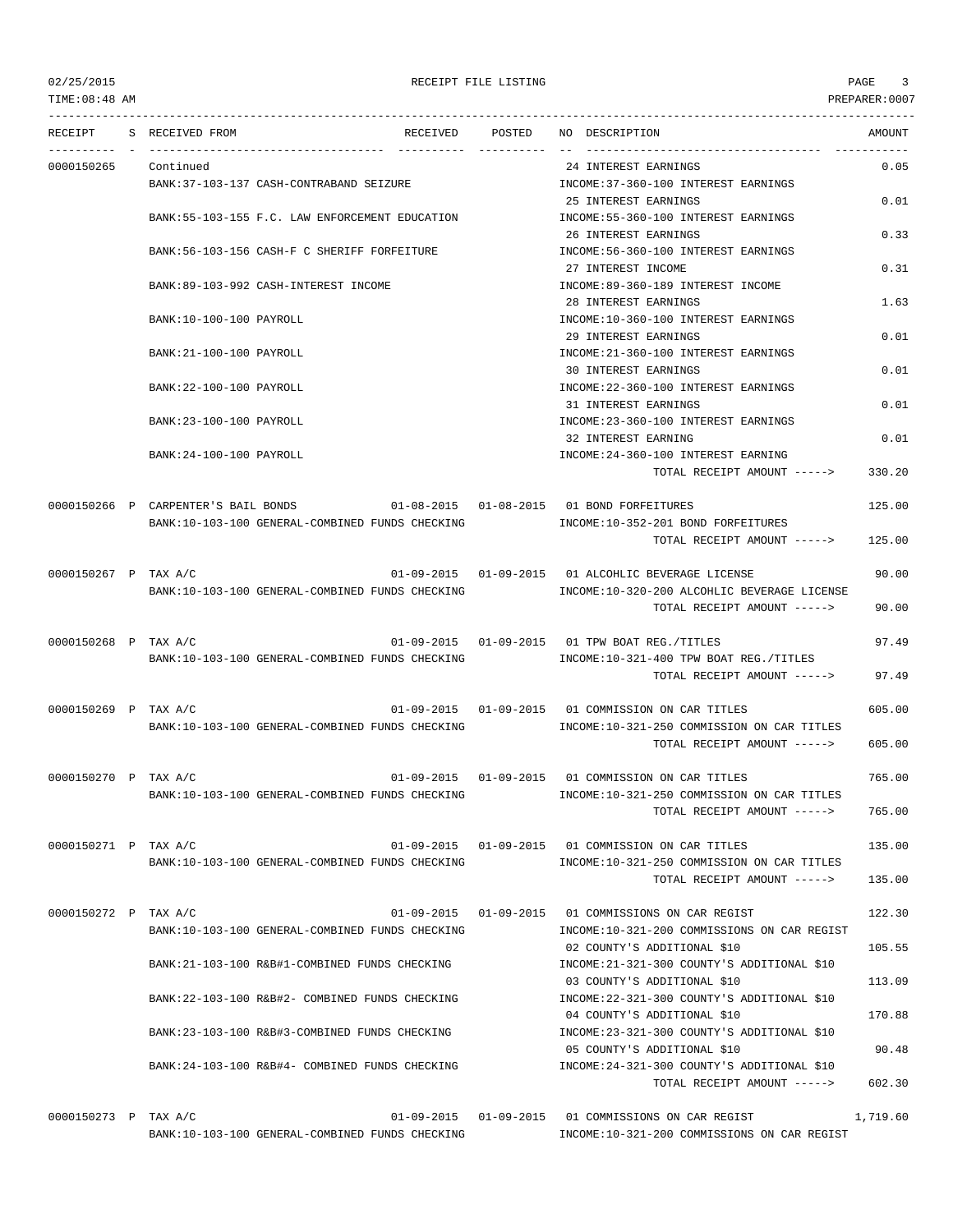02/25/2015 RECEIPT FILE LISTING PAGE 4

| TIME:08:48 AM        |                                                                                                                                                            |        |                                                                                                                                        | PREPARER:0007        |
|----------------------|------------------------------------------------------------------------------------------------------------------------------------------------------------|--------|----------------------------------------------------------------------------------------------------------------------------------------|----------------------|
| RECEIPT              | S RECEIVED FROM<br>RECEIVED                                                                                                                                | POSTED | NO DESCRIPTION<br>__ _ _________________________________                                                                               | AMOUNT               |
| 0000150273           | Continued<br>BANK: 21-103-100 R&B#1-COMBINED FUNDS CHECKING                                                                                                |        | 02 COUNTY'S ADDITIONAL \$10<br>INCOME: 21-321-300 COUNTY'S ADDITIONAL \$10                                                             | 1,444.74             |
|                      | BANK:22-103-100 R&B#2- COMBINED FUNDS CHECKING                                                                                                             |        | 03 COUNTY'S ADDITIONAL \$10<br>INCOME: 22-321-300 COUNTY'S ADDITIONAL \$10                                                             | 1,547.89             |
|                      | BANK: 23-103-100 R&B#3-COMBINED FUNDS CHECKING                                                                                                             |        | 04 COUNTY'S ADDITIONAL \$10<br>INCOME: 23-321-300 COUNTY'S ADDITIONAL \$10<br>05 COUNTY'S ADDITIONAL \$10                              | 2,338.92<br>1,238.45 |
|                      | BANK:24-103-100 R&B#4- COMBINED FUNDS CHECKING                                                                                                             |        | INCOME: 24-321-300 COUNTY'S ADDITIONAL \$10<br>TOTAL RECEIPT AMOUNT ----->                                                             | 8,289.60             |
|                      | 0000150274 P F.C. BOND SUPERVISION<br>BANK:10-103-100 GENERAL-COMBINED FUNDS CHECKING                                                                      |        | 01-09-2015   01-09-2015   01   BOND SUPERVISION FEES<br>INCOME:10-340-573 BOND SUPERVISION FEES                                        | 1,012.00             |
|                      |                                                                                                                                                            |        | TOTAL RECEIPT AMOUNT ----->                                                                                                            | 1,012.00             |
|                      | 0000150275 P F.C. HEALTH INSPECTOR<br>BANK:10-103-100 GENERAL-COMBINED FUNDS CHECKING                                                                      |        | $01-09-2015$ $01-09-2015$ 01 SEWAGE PERMITS/INSPECTIONS<br>INCOME:10-320-300 SEWAGE PERMITS/INSPECTIONS<br>TOTAL RECEIPT AMOUNT -----> | 2,070.02<br>2,070.02 |
|                      | 0000150276 P PAUL LESTER RECYCLING 01-12-2015 01-12-2015 01 SALE OF SCRAP IRON                                                                             |        |                                                                                                                                        | 113.40               |
|                      | BANK: 23-103-100 R&B#3-COMBINED FUNDS CHECKING                                                                                                             |        | INCOME: 23-370-130 REFUNDS & MISCELLANEOUS<br>TOTAL RECEIPT AMOUNT ----->                                                              | 113.40               |
|                      | 0000150277 P STAVIS CROSSLAND                                                                                                                              |        | 01-12-2015  01-12-2015  01 JAN. COBRA                                                                                                  | 21.26                |
|                      | BANK:95-100-100 PAYROLL CASH                                                                                                                               |        | INCOME: 95-370-130 REFUNDS & MISCELLANEOUS<br>02 FEB. COBRA                                                                            | 21.26                |
|                      | BANK:95-100-100 PAYROLL CASH                                                                                                                               |        | INCOME: 95-370-130 REFUNDS & MISCELLANEOUS<br>TOTAL RECEIPT AMOUNT ----->                                                              | 42.52                |
|                      | 0000150278 P SECRETARY OF STATE                                                                                                                            |        | 01-13-2015  01-13-2015  01 CHAPTER 19 VOTER REGISTRATION                                                                               | 337.55               |
|                      | BANK: 45-103-100 CHAPTER 19-COMBINED FUNDS CHECKING                                                                                                        |        | INCOME: 45-330-403 CHAPTER 19 FUNDS<br>TOTAL RECEIPT AMOUNT ----->                                                                     | 337.55               |
|                      | 0000150279 P FANNIN COUNTY HEALTH DEPARTMENT 01-13-2015 01-13-2015 01 FOOD HANDLERS CLASSES AND PERMITS<br>BANK:10-103-100 GENERAL-COMBINED FUNDS CHECKING |        | INCOME:10-320-545 FOOD SERV.PERMITS/CLASSES                                                                                            | 1,670.00             |
|                      | BANK:10-103-100 GENERAL-COMBINED FUNDS CHECKING                                                                                                            |        | 02 FOOD HANDLERS CLASSES AND PERMITS<br>INCOME:10-320-546 \$5 COUNTY FEE/FOOD HANDLERS CLASS                                           | 70.00                |
|                      |                                                                                                                                                            |        | TOTAL RECEIPT AMOUNT -----> 1,740.00                                                                                                   |                      |
|                      | 0000150280 P PAUL LESTER WRECKER SERVICE AND REC 01-13-2015 01-13-2015 01 SALE OF SCRAP IRON<br>BANK: 23-103-100 R&B#3-COMBINED FUNDS CHECKING             |        | INCOME: 23-370-130 REFUNDS & MISCELLANEOUS                                                                                             | 511.65               |
|                      |                                                                                                                                                            |        | TOTAL RECEIPT AMOUNT ----->                                                                                                            | 511.65               |
| 0000150281 P TEXPOOL | BANK:10-103-175 TEXPOOL                                                                                                                                    |        | 01-13-2015  01-13-2015  01 INTEREST FOR DEC. 2014<br>INCOME:10-360-100 INTEREST EARNINGS                                               | 18.40                |
|                      | BANK: 21-103-175 TEXPOOL                                                                                                                                   |        | 02 INTEREST FOR DEC. 2014<br>INCOME: 21-360-100 INTEREST EARNINGS                                                                      | 0.62                 |
|                      | BANK: 22-103-175 TEXPOOL                                                                                                                                   |        | 03 INTEREST FOR DEC. 2014<br>INCOME: 22-360-100 INTEREST EARNINGS                                                                      | 7.17                 |
|                      | BANK: 23-103-175 TEXPOOL                                                                                                                                   |        | 04 INTEREST FOR DEC. 2014<br>INCOME: 23-360-100 INTEREST EARNINGS                                                                      | 8.09                 |
|                      |                                                                                                                                                            |        | 05 INTEREST FOR DEC. 2014                                                                                                              | 4.50                 |
|                      | BANK: 24-103-175 TEXPOOL                                                                                                                                   |        | INCOME: 24-360-100 INTEREST EARNING<br>06 INTEREST FOR DEC. 2014                                                                       | 0.62                 |
|                      | BANK: 38-103-175 IHC CO-OP GIN TEXPOOL                                                                                                                     |        | INCOME: 38-360-100 INTEREST EARNINGS<br>07 INTEREST FOR DEC. 2014                                                                      | 0.31                 |
|                      | BANK: 39-103-175 B.R. COOPER-TEXPOOL                                                                                                                       |        | INCOME: 39-360-100 INTEREST EARNINGS                                                                                                   |                      |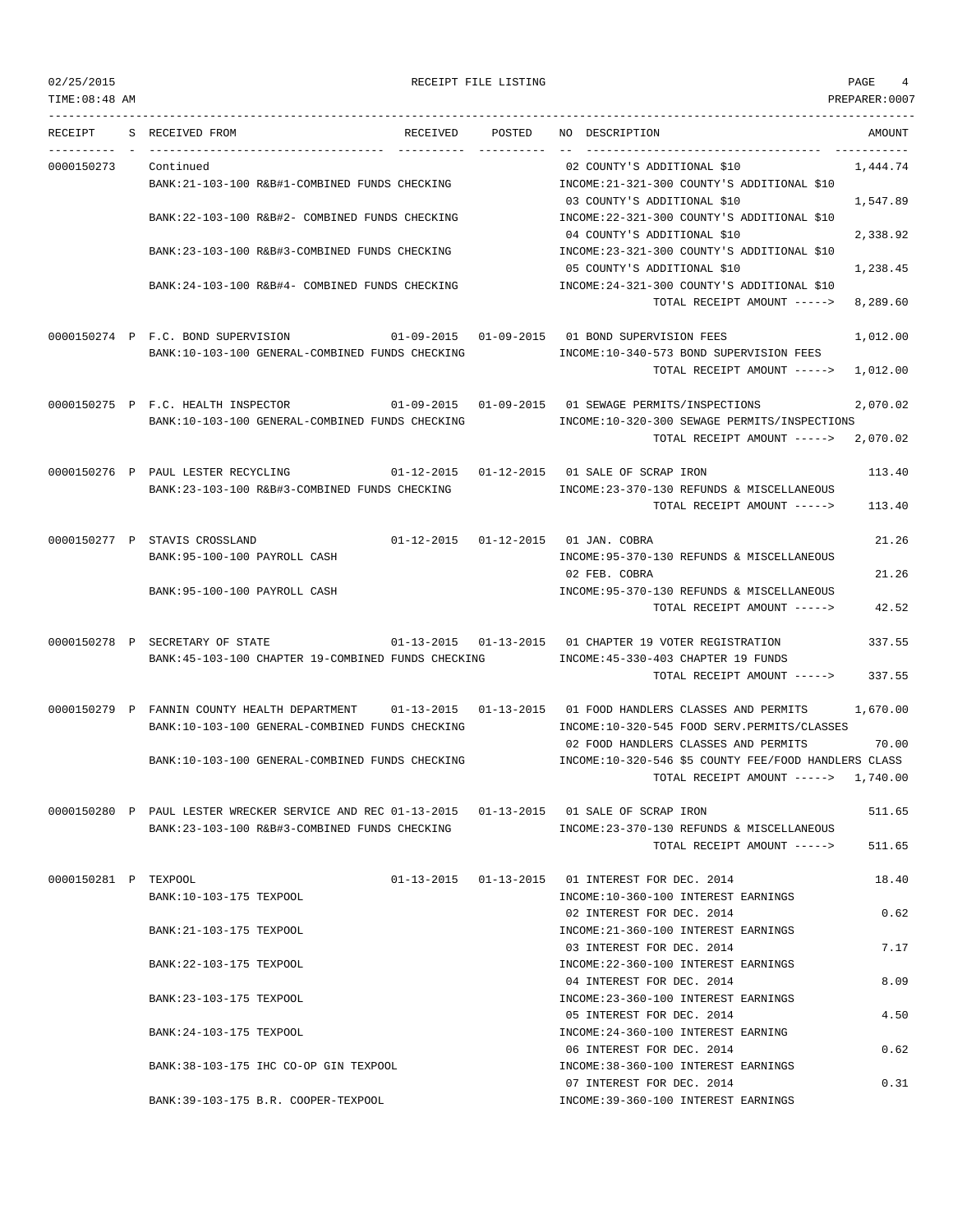| 02/25/2015 |  |  |  |  |
|------------|--|--|--|--|
|------------|--|--|--|--|

RECEIPT FILE LISTING **Example 2020** PAGE 5

| TIME: 08:48 AM |                                                                                                                           |                  |                                                                                                                    | PREPARER: 0007   |
|----------------|---------------------------------------------------------------------------------------------------------------------------|------------------|--------------------------------------------------------------------------------------------------------------------|------------------|
| RECEIPT        | S RECEIVED FROM<br>RECEIVED                                                                                               | POSTED           | NO DESCRIPTION                                                                                                     | AMOUNT           |
| 0000150281     | Continued<br>BANK: 70-103-175 TEXPOOL                                                                                     |                  | 08 INTEREST FOR DEC. 2014<br>INCOME: 70-360-100 INTEREST EARNINGS                                                  | 4.69             |
|                | BANK: 92-103-175 TEXPOOL                                                                                                  |                  | 09 INTEREST FOR DEC. 2014<br>INCOME: 92-360-100 INTEREST EARNINGS                                                  | 1.44             |
|                |                                                                                                                           |                  | TOTAL RECEIPT AMOUNT ----->                                                                                        | 45.84            |
|                | 0000150282 P TEXAS AGRILIFE EXTENSION SERVICES  01-13-2015  01-13-2015<br>BANK:10-103-100 GENERAL-COMBINED FUNDS CHECKING |                  | 01 REIMBURSE JIM SEGERS<br>INCOME:10-370-147 UTILITIES REIMBURSEMENT<br>TOTAL RECEIPT AMOUNT ----->                | 672.00<br>672.00 |
|                | 0000150283 P COMPTROLLER-STATE FISCAL<br>01-13-2015                                                                       | $01 - 13 - 2015$ | 01 LOCAL SALES TAX FOR DEC. 2014                                                                                   | 58,887.62        |
|                | BANK:10-103-100 GENERAL-COMBINED FUNDS CHECKING                                                                           |                  | INCOME:10-318-160 SALES TAX REVENUES<br>02 LOCAL SALES TAX FOR DEC. 2014                                           | 2,994.78         |
|                | BANK: 21-103-100 R&B#1-COMBINED FUNDS CHECKING                                                                            |                  | INCOME: 21-318-160 SALES TAX REVENUES<br>03 LOCAL SALES TAX FOR DEC. 2014                                          | 3, 212.32        |
|                | BANK: 22-103-100 R&B#2- COMBINED FUNDS CHECKING                                                                           |                  | INCOME: 22-318-160 SALES TAX REVENUES<br>04 LOCAL SALES TAX FOR DEC. 2014                                          | 4,843.85         |
|                | BANK:23-103-100 R&B#3-COMBINED FUNDS CHECKING                                                                             |                  | INCOME: 23-318-160 SALES TAX REVENUES                                                                              |                  |
|                | BANK: 24-103-100 R&B#4- COMBINED FUNDS CHECKING                                                                           |                  | 05 LOCAL SALES TAX FOR DEC. 2014<br>INCOME: 24-318-160 SALES TAX REVENUES<br>TOTAL RECEIPT AMOUNT -----> 72,512.77 | 2,574.20         |
|                | 0000150284 P FANNIN COUNTY JUVENILE PROBATION                                                                             |                  | 01-13-2015  01-13-2015  01  2015 DEFERRED PROSECUTION FEES                                                         | 25.00            |
|                | BANK:87-103-187 CASH-JUVENILE PROBATION                                                                                   |                  | INCOME:87-340-575 JUVENILE PROBATION FEES<br>TOTAL RECEIPT AMOUNT ----->                                           | 25.00            |
|                | 0000150285 P FANNIN COUNTY JUVENILE PROBATION<br>$01 - 13 - 2015$ $01 - 13 - 2015$                                        |                  | 01 2028 PROBATION FEES                                                                                             | 10.00            |
|                | BANK:87-103-187 CASH-JUVENILE PROBATION                                                                                   |                  | INCOME:87-340-575 JUVENILE PROBATION FEES<br>TOTAL RECEIPT AMOUNT ----->                                           | 10.00            |
|                | 0000150286 P FANNIN COUNTY JUVENILE PROBATION<br>BANK:87-103-187 CASH-JUVENILE PROBATION                                  |                  | 01-13-2015   01-13-2015   01   2088 DEFERRED PROSECUTION FEES<br>INCOME:87-340-575 JUVENILE PROBATION FEES         | 40.00            |
|                |                                                                                                                           |                  | TOTAL RECEIPT AMOUNT ----->                                                                                        | 40.00            |
|                | 0000150287 P FANNIN COUNTY JUVENILE PROBATION<br>BANK:87-103-187 CASH-JUVENILE PROBATION                                  |                  | 01-13-2015  01-13-2015  01  2096 DEFERRED PROSECUTION FEES<br>INCOME:87-340-575 JUVENILE PROBATION FEES            | 30.00            |
|                |                                                                                                                           |                  | TOTAL RECEIPT AMOUNT ----->                                                                                        | 30.00            |
|                | 0000150288 P FANNIN COUNTY JUVENILE PROBATION<br>BANK:87-103-187 CASH-JUVENILE PROBATION                                  |                  | 01-13-2015   01-13-2015   01   2103 DEFERRED PROSECUTION FEES<br>INCOME:87-340-575 JUVENILE PROBATION FEES         | 10.00            |
|                |                                                                                                                           |                  | TOTAL RECEIPT AMOUNT ----->                                                                                        | 10.00            |
|                | 0000150289 P SAM RAYBURN I.S.D.<br>BANK:10-103-100 GENERAL-COMBINED FUNDS CHECKING                                        |                  | 01-13-2015  01-13-2015  01 REIMBURSEMENT FOR EARLY AND ELECTIO<br>INCOME:10-404-109 SALARY                         | 272.71           |
|                | BANK:10-103-100 GENERAL-COMBINED FUNDS CHECKING                                                                           |                  | 02 REIMBURSEMENT FOR EARLY AND ELECTIO<br>INCOME:10-340-484 ELECTION REIMBURSEMENTS                                | 75.00            |
|                | BANK: 10-103-100 GENERAL-COMBINED FUNDS CHECKING                                                                          |                  | 03 REIMBURSEMENT FOR EARLY AND ELECTIO<br>INCOME:10-404-430 BIDS AND NOTICES                                       | 18.75            |
|                | BANK: 48-103-100 ELECTION EQUIP. FUND-COMBINED FUNDS                                                                      |                  | 04 REIMBURSEMENT FOR EARLY AND ELECTIO<br>INCOME: 48-340-484 ELECTION REIMBURSEMENT                                | 357.19           |
|                |                                                                                                                           |                  | TOTAL RECEIPT AMOUNT ----->                                                                                        | 723.65           |
|                | 0000150290 P FANNIN COUNTY JUVENILE PROBATION<br>BANK:87-103-187 CASH-JUVENILE PROBATION                                  |                  | 01-14-2015  01-14-2015  01  2067 ATTORNEY FEES<br>INCOME:87-340-577 JUVENILE PROBATION COURT COSTS                 | 788.00           |
|                |                                                                                                                           |                  | TOTAL RECEIPT AMOUNT ----->                                                                                        | 788.00           |
|                | 0000150291 P FANNIN COUNTY JUVENILE PROBATION<br>BANK:87-103-187 CASH-JUVENILE PROBATION                                  |                  | 01-14-2015  01-14-2015  01  2067 ATTORNEY FEES<br>INCOME:87-340-577 JUVENILE PROBATION COURT COSTS                 | 788.00           |

TOTAL RECEIPT AMOUNT -----> 788.00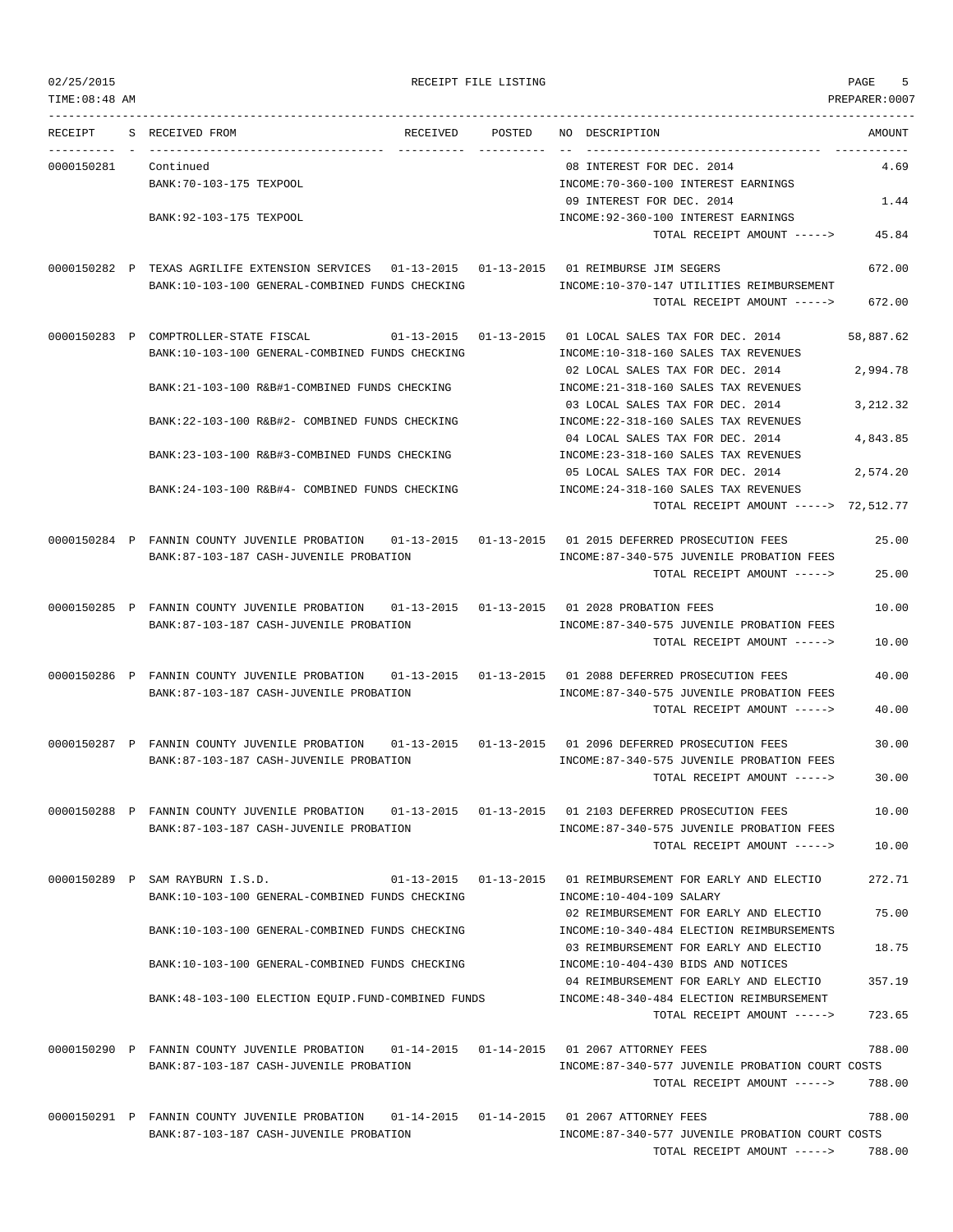| 02/25/2015<br>TIME: 08:48 AM | RECEIPT FILE LISTING                                                                                                             |                                                                                                                                                | PAGE<br>6<br>PREPARER:0007 |
|------------------------------|----------------------------------------------------------------------------------------------------------------------------------|------------------------------------------------------------------------------------------------------------------------------------------------|----------------------------|
|                              | RECEIPT S RECEIVED FROM<br>RECEIVED                                                                                              | POSTED NO DESCRIPTION                                                                                                                          | AMOUNT                     |
|                              | 0000150292 P FANNIN COUNTY JUVENILE PROBATION<br>BANK:87-103-187 CASH-JUVENILE PROBATION                                         | 01-14-2015   01-14-2015   01   2086 DEFERRED PROSECUTION FEES<br>INCOME:87-340-575 JUVENILE PROBATION FEES<br>TOTAL RECEIPT AMOUNT ----->      | 20.00<br>20.00             |
|                              | 0000150293 P WEALTH MANAGEMENT AND SECURITIES<br>BANK:10-103-100 GENERAL-COMBINED FUNDS CHECKING                                 | 01-14-2015  01-14-2015  01 INMATE PER DIEM FOR NOV. 2014<br>INCOME:10-319-553 INMATE PER DIEM PAYMENT<br>TOTAL RECEIPT AMOUNT -----> 29,297.50 | 29,297.50                  |
|                              | 0000150294 P J.P. PRECINCT 3<br>01-14-2015    01-14-2015    01    COURT COSTS<br>BANK:10-103-100 GENERAL-COMBINED FUNDS CHECKING | INCOME:10-318-130 COURT COSTS/ARREST FEES<br>02 SHERIFF                                                                                        | 838.30<br>20.00            |
|                              | BANK:10-103-100 GENERAL-COMBINED FUNDS CHECKING                                                                                  | INCOME:10-340-560 SHERIFF FEES<br>03 JP FINES                                                                                                  | 186.00                     |
|                              | BANK:10-103-100 GENERAL-COMBINED FUNDS CHECKING                                                                                  | INCOME:10-350-457 J. P. #3 FINES<br>04 ADMINISTRATION OF COURT                                                                                 | 7.50                       |
|                              | BANK:10-103-100 GENERAL-COMBINED FUNDS CHECKING                                                                                  | INCOME:10-370-163 ADM.OF COURT JUSTICE 10% SB 1417<br>05 TIME PAYMENT                                                                          | 30.00                      |
|                              | BANK:10-103-100 GENERAL-COMBINED FUNDS CHECKING                                                                                  | INCOME:10-370-164 TIME PAYMENT FEE 40% SB 1417<br>06 JUDICIAL SUPPORT                                                                          | 6.00                       |
|                              | BANK:10-103-100 GENERAL-COMBINED FUNDS CHECKING                                                                                  | INCOME:10-370-166 JUDICIAL SUPP.FEE(60 CENTS)<br>07 JUROR REIMBURSEMENT                                                                        | 36.00                      |
|                              | BANK:10-103-100 GENERAL-COMBINED FUNDS CHECKING                                                                                  | INCOME:10-370-167 JUROR REIMB.FEE<br>08 JP FEES                                                                                                | 259.80                     |
|                              | BANK:10-103-100 GENERAL-COMBINED FUNDS CHECKING<br>BANK:11-103-100 C.H. SECURITY-COMBINED FUNDS CKING                            | INCOME:10-340-457 J. P. #3 FEES<br>09 COURTHOUSE SECURITY JP 3<br>INCOME:11-340-651 JUSTICE OF PEACE FEES                                      | 30.00                      |
|                              | BANK:14-103-100 JUST.CT.BLDG.SEC.-COMB.FUNDS CKING                                                                               | 10 JUSTICE COURT BUILDING JP 3<br>INCOME:14-370-168 JUSTICE CT.BLDG.SEC.FEE                                                                    | 9.00                       |
|                              | BANK: 28-103-100 J.P.#3 JUST.CT. TECH-COMB. FUND CKING                                                                           | 11 JUSTICE COURT TECHNOLOGY JP 3<br>INCOME: 28-370-456 J.P.#3 TECHNOLOGY FEES                                                                  | 40.00                      |
|                              | BANK:21-103-100 R&B#1-COMBINED FUNDS CHECKING                                                                                    | 12 ROAD & BRIDGE #1 JP 3<br>INCOME: 21-350-457 J. P. #3 FINES                                                                                  | 188.10                     |
|                              | BANK: 22-103-100 R&B#2- COMBINED FUNDS CHECKING                                                                                  | 13 ROAD & BRIDGE # 2 JP 3<br>INCOME: 22-350-457 J. P. #3 FINES                                                                                 | 201.53<br>304.52           |
|                              | BANK: 23-103-100 R&B#3-COMBINED FUNDS CHECKING                                                                                   | 14 ROAD & BRIDGE # 3 JP 3<br>INCOME: 23-350-457 J. P. #3 FINES<br>15 ROAD & BRIDGE # 4 JP 3                                                    | 161.25                     |
|                              | BANK:24-103-100 R&B#4- COMBINED FUNDS CHECKING                                                                                   | INCOME: 24-350-457 J. P. #3 FINES<br>TOTAL RECEIPT AMOUNT ----->                                                                               | 2,318.00                   |
|                              | 0000150295 P PAUL LESTER WRECKER SERVICE & RECYC 01-14-2015 01-14-2015 01 SALE OF SCRAP IRON                                     |                                                                                                                                                | 741.15                     |
|                              | BANK:23-103-100 R&B#3-COMBINED FUNDS CHECKING                                                                                    | INCOME: 23-370-130 REFUNDS & MISCELLANEOUS<br>TOTAL RECEIPT AMOUNT ----->                                                                      | 741.15                     |
|                              | 0000150296 P PAUL LESTER RECYCLING<br>BANK:23-103-100 R&B#3-COMBINED FUNDS CHECKING                                              | 01-14-2015  01-14-2015  01 SALE OF SCRAP IRON<br>INCOME: 23-370-130 REFUNDS & MISCELLANEOUS<br>TOTAL RECEIPT AMOUNT ----->                     | 494.10<br>494.10           |
|                              | 0000150297 P PAUL LESTER RECYCLING                                                                                               | 01-14-2015  01-14-2015  01 SALE OF SCRAP IRON                                                                                                  | 446.85                     |
|                              | BANK:23-103-100 R&B#3-COMBINED FUNDS CHECKING                                                                                    | INCOME: 23-370-130 REFUNDS & MISCELLANEOUS<br>TOTAL RECEIPT AMOUNT ----->                                                                      | 446.85                     |
|                              | 0000150298 P FANNIN COUNTY APPRAISAL DISTRICT<br>BANK:10-103-100 GENERAL-COMBINED FUNDS CHECKING                                 | INCOME:10-310-110 CURRENT TAXES                                                                                                                | 408,572.00                 |
|                              | BANK:10-103-100 GENERAL-COMBINED FUNDS CHECKING                                                                                  | 02 CURRENT TAXES<br>INCOME:10-310-110 CURRENT TAXES                                                                                            | 645.99                     |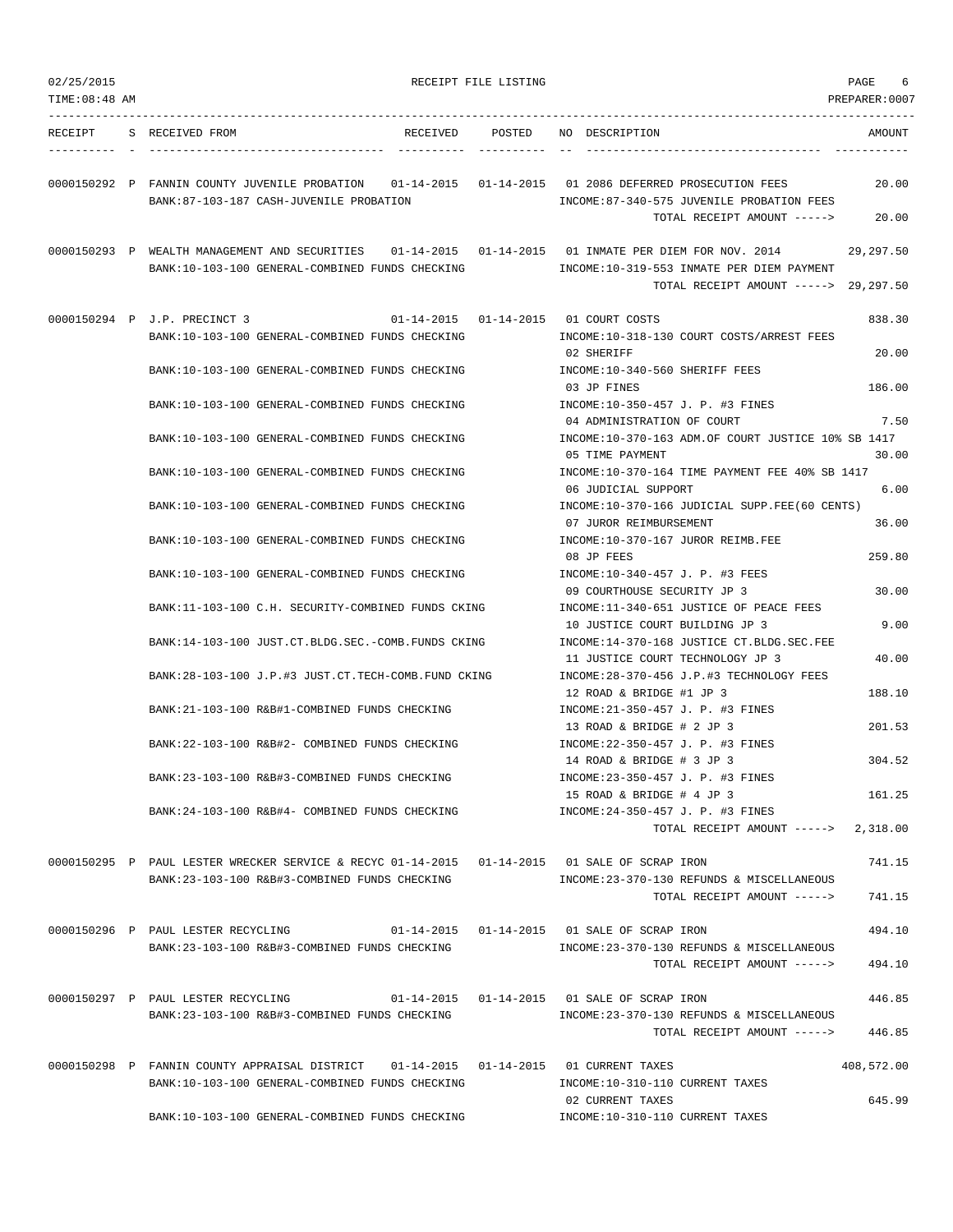## 02/25/2015 RECEIPT FILE LISTING PAGE 7 TIME:08:48 AM PREPARER:0007

--------------------------------------------------------------------------------------------------------------------------------- RECEIPT S RECEIVED FROM THE RECEIVED POSTED NO DESCRIPTION THE RECEIVED AMOUNT ---------- - ----------------------------------- ---------- ---------- -- ----------------------------------- ----------- 0000150298 Continued 03 TAX CERTIFICATES 143.32 BANK:10-103-100 GENERAL-COMBINED FUNDS CHECKING INCOME:10-321-901 TAX CERTIFICATES 04 CURRENT TAXES 20,787.93 BANK:21-103-100 R&B#1-COMBINED FUNDS CHECKING INCOME:21-310-110 CURRENT TAXES 05 CURRENT TAXES 22,272.10 BANK:22-103-100 R&B#2- COMBINED FUNDS CHECKING INCOME:22-310-110 CURRENT TAXES 06 CURRENT TAXES 33,653.94 BANK:23-103-100 R&B#3-COMBINED FUNDS CHECKING INCOME:23-310-110 CURRENT TAXES 07 CURRENT TAXES 17,819.57 BANK:24-103-100 R&B#4- COMBINED FUNDS CHECKING INCOME:24-310-110 CURRENT TAXES 08 DELINQUENT TAXES 4,687.70 BANK:10-103-100 GENERAL-COMBINED FUNDS CHECKING INCOME:10-310-120 DELINQUENT TAXES 09 DELINQUENT TAXES 238.51 BANK:21-103-100 R&B#1-COMBINED FUNDS CHECKING INCOME:21-310-120 DELINQUENT TAXES 10 DELINQUENT TAXES 255.54 BANK:22-103-100 R&B#2- COMBINED FUNDS CHECKING INCOME:22-310-120 DELINQUENT TAXES 11 DELINQUENT TAXES 386.12 BANK:23-103-100 R&B#3-COMBINED FUNDS CHECKING INCOME:23-310-120 DELINQUENT TAXES 12 DELINQUENT TAXES 204.45 BANK:24-103-100 R&B#4- COMBINED FUNDS CHECKING INCOME:24-310-120 DELINQUENT TAXES TOTAL RECEIPT AMOUNT -----> 509,667.17 0000150299 P TEXPOOL 01-15-2015 01-15-2015 01 INTEREST FOR DEC. 2014 18.40 BANK:10-103-175 TEXPOOL SANK:10-103-175 TEXPOOL SANK:10-360-100 INTEREST EARNINGS 02 INTEREST FOR DEC. 2014 0.62 BANK:21-103-175 TEXPOOL SANTO THE SERVICE OF THE SERVICE OF THE SERVICE OF THE SERVICE OF THE SERVINGS 03 INTEREST FOR DEC. 2014 7.17 BANK:22-103-175 TEXPOOL 6 6 CONFERENT EARNINGS INCOME:22-360-100 INTEREST EARNINGS 04 INTEREST FOR DEC. 2014 8.09 BANK:23-103-175 TEXPOOL INCOME:23-360-100 INTEREST EARNINGS 05 INTEREST FOR DEC. 2014 4.50 BANK:24-103-175 TEXPOOL SERVICE SUPERFOUND A REPORT OF THE SERVICE SERVICE SERVING 06 INTEREST FOR DEC. 2014 0.62 BANK:38-103-175 IHC CO-OP GIN TEXPOOL INCOME:38-360-100 INTEREST EARNINGS 07 INTEREST FOR DEC. 2014 4.69 BANK:70-103-175 TEXPOOL INCOME:70-360-100 INTEREST EARNINGS 08 INTEREST FOR DEC. 2014 1.44 BANK:92-103-175 TEXPOOL INCOME:92-360-100 INTEREST EARNINGS 09 INTEREST FOR DEC. 2014 0.31 BANK:39-103-175 B.R. COOPER-TEXPOOL INCOME:39-360-100 INTEREST EARNINGS TOTAL RECEIPT AMOUNT -----> 45.84 0000150300 P FANNIN COUNTY CSCD 01-15-2015 01-15-2015 01 RESTITUTION FOR #19729 ARNOLD 32.45 BANK:10-103-100 GENERAL-COMBINED FUNDS CHECKING INCOME:10-370-130 REFUNDS & MISCELLANEOUS TOTAL RECEIPT AMOUNT -----> 32.45 0000150301 P CITY OF HONEY GROVE 01-15-2015 01-15-2015 01 FUEL FOR HAULING ROCK 115.50 BANK:23-103-100 R&B#3-COMBINED FUNDS CHECKING INCOME:23-370-145 REIMBURSEMENT OF MATERIALS TOTAL RECEIPT AMOUNT -----> 115.50 0000150302 P FANNIN COUNTY CSCD 01-15-2015 01-15-2015 01 BLOOD DRAWS 116.95 BANK:36-103-136 D. A. FEE CASH ACCT. INCOME:36-370-130 REFUNDS & MISCELLANEOUS TOTAL RECEIPT AMOUNT -----> 116.95 0000150303 P F.C. JP PCT. 2 01-15-2015 01-15-2015 01 COURT COSTS 331.68 BANK:10-103-100 GENERAL-COMBINED FUNDS CHECKING INCOME:10-318-130 COURT COSTS/ARREST FEES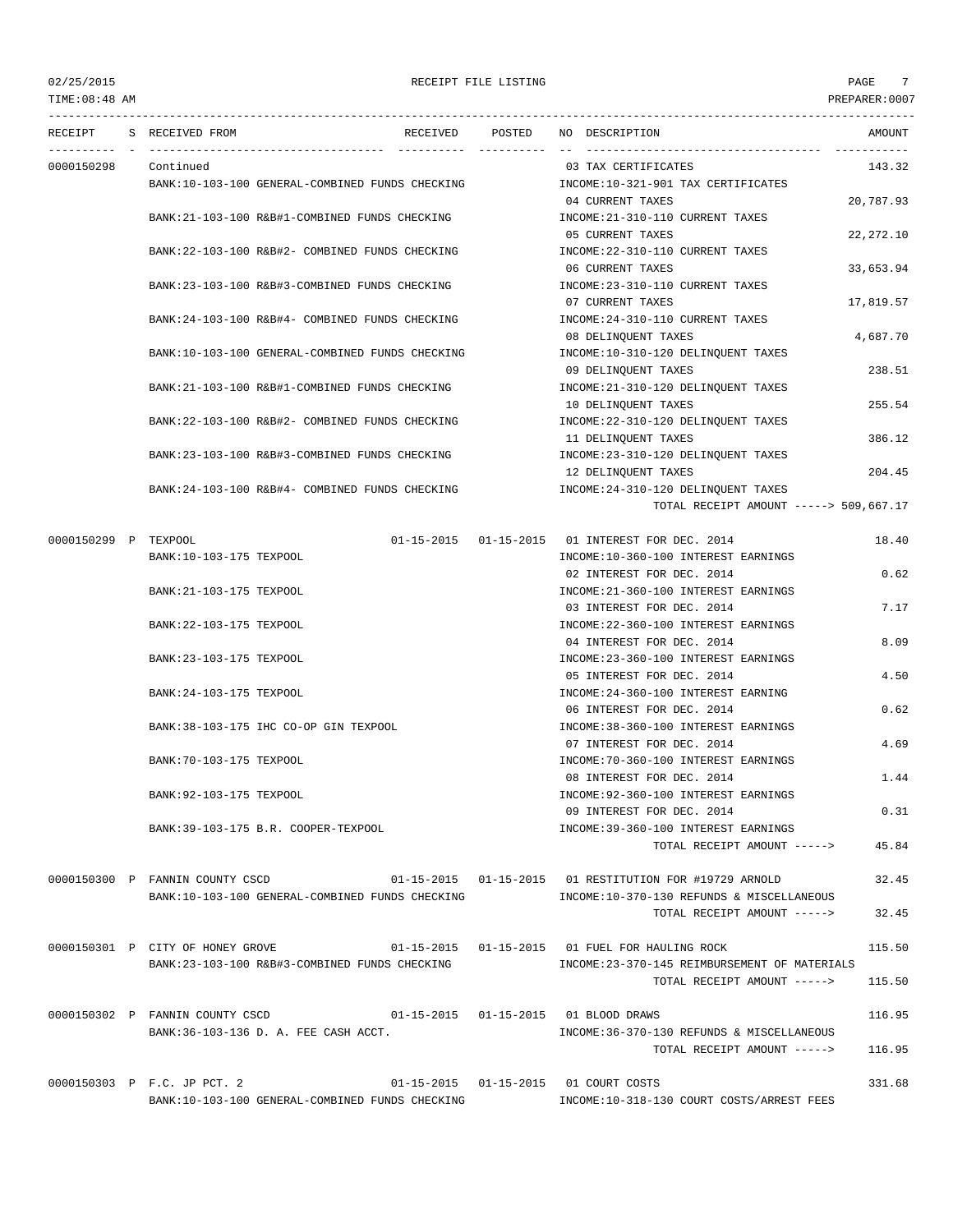TIME:08:48 AM PREPARER:0007

## 02/25/2015 RECEIPT FILE LISTING PAGE 8

TOTAL RECEIPT AMOUNT -----> 537.00

--------------------------------------------------------------------------------------------------------------------------------- RECEIPT S RECEIVED FROM THE RECEIVED POSTED NO DESCRIPTION THE RECEIVED AMOUNT ---------- - ----------------------------------- ---------- ---------- -- ----------------------------------- ----------- 0000150303 Continued 02 SHERIFF 5.00 BANK:10-103-100 GENERAL-COMBINED FUNDS CHECKING **INCOME:10-340-560 SHERIFF FEES** 03 JUDICIAL SUPPORT 1.70 BANK:10-103-100 GENERAL-COMBINED FUNDS CHECKING INCOME:10-370-166 JUDICIAL SUPP.FEE(60 CENTS) 04 JUROR REIMBURSEMENT 11.28 BANK:10-103-100 GENERAL-COMBINED FUNDS CHECKING INCOME:10-370-167 JUROR REIMB.FEE 05 JP FEES 160.00 BANK:10-103-100 GENERAL-COMBINED FUNDS CHECKING INCOME:10-340-456 J. P. #2 FEES 06 COURTHOUSE SECURITY 8.44 BANK:11-103-100 C.H. SECURITY-COMBINED FUNDS CKING INCOME:11-340-651 JUSTICE OF PEACE FEES 07 JUSTICE COURT BUILDING 2.81 BANK:14-103-100 JUST.CT.BLDG.SEC.-COMB.FUNDS CKING INCOME:14-370-168 JUSTICE CT.BLDG.SEC.FEE 08 JUSTICE COURT TECHNOLOGY 11.29 BANK:27-103-100 J.P.#2 JUST.CT.TECH-COMB.FUND CKING INCOME:27-370-456 J.P.#2 TECHNOLOGY FEES 09 ROAD & BRIDGE #1 74.28 BANK:21-103-100 R&B#1-COMBINED FUNDS CHECKING INCOME:21-350-456 J. P. #2 FINES 10 ROAD & BRIDGE # 2 79.59 BANK:22-103-100 R&B#2- COMBINED FUNDS CHECKING INCOME:22-350-456 J. P. #2 FINES 11 ROAD & BRIDGE # 3 120.25 BANK:23-103-100 R&B#3-COMBINED FUNDS CHECKING INCOME:23-350-456 J. P. #2 FINES 12 ROAD & BRIDGE # 4 63.68 BANK:24-103-100 R&B#4- COMBINED FUNDS CHECKING INCOME:24-350-456 J. P. #2 FINES TOTAL RECEIPT AMOUNT -----> 870.00 0000150304 P DOC'S BAIL BONDS 01-16-2015 01-16-2015 01 SURETY BAIL BOND FEES 45.00 BANK:13-103-113 SURETY BAIL BOND FEE INCOME:13-345-113 SURETY BAIL BOND FEE TOTAL RECEIPT AMOUNT -----> 45.00 0000150305 P CARPENTER'S BAIL BONDS 01-16-2015 01-16-2015 01 SURETY BAIL BOND FEES 165.00 BANK:13-103-113 SURETY BAIL BOND FEE INCOME:13-345-113 SURETY BAIL BOND FEE TOTAL RECEIPT AMOUNT -----> 165.00 0000150306 P FANNIN COUNTY BAIL BOND 01-16-2015 01-16-2015 01 SURETY BAIL BOND FEES 270.00 BANK:13-103-113 SURETY BAIL BOND FEE INCOME:13-345-113 SURETY BAIL BOND FEE TOTAL RECEIPT AMOUNT -----> 270.00 0000150307 P COMPTROLLER- STATE FISCAL 01-16-2015 01-16-2015 01 MB GR CNTY ALLOC 1,397.61 BANK:10-103-100 GENERAL-COMBINED FUNDS CHECKING INCOME:10-318-140 TAX ON MIXED DRINKS TOTAL RECEIPT AMOUNT -----> 1,397.61 0000150308 P COMPTROLLER- STATE FISCAL 01-16-2015 01-16-2015 01 MB SALES CNTY ALLOC 1,664.43 BANK:10-103-100 GENERAL-COMBINED FUNDS CHECKING INCOME:10-318-140 TAX ON MIXED DRINKS TOTAL RECEIPT AMOUNT -----> 1,664.43 0000150309 P TEXAS COMPTROLLER 01-16-2015 01-16-2015 01 TEX COMPTROLLER-INV-PAYMENTS 9,166.66 BANK:10-103-100 GENERAL-COMBINED FUNDS CHECKING INCOME:10-370-143 D.A.SALARY REIMB. TOTAL RECEIPT AMOUNT -----> 9,166.66 0000150310 P FANNIN COUNTY CLERK 01-16-2015 01-16-2015 01 BLOOD DRAWS-JACKSON 47084 60.00 BANK:36-103-136 D. A. FEE CASH ACCT. INCOME:36-370-130 REFUNDS & MISCELLANEOUS TOTAL RECEIPT AMOUNT -----> 60.00 0000150311 P THE AMERICAN BOTTLING COMPANY 01-16-2015 01-16-2015 01 COMMISSION- DR. PEPPER 40.00 BANK:10-103-100 GENERAL-COMBINED FUNDS CHECKING INCOME:10-370-510 DR. PEPPER COMMISSION TOTAL RECEIPT AMOUNT -----> 40.00 0000150312 P FANNIN COUNTY BOND SUPERVISION 01-16-2015 01-16-2015 01 WEEK 01-12-15 THRU 01-16-15 537.00 BANK:10-103-100 GENERAL-COMBINED FUNDS CHECKING INCOME:10-340-573 BOND SUPERVISION FEES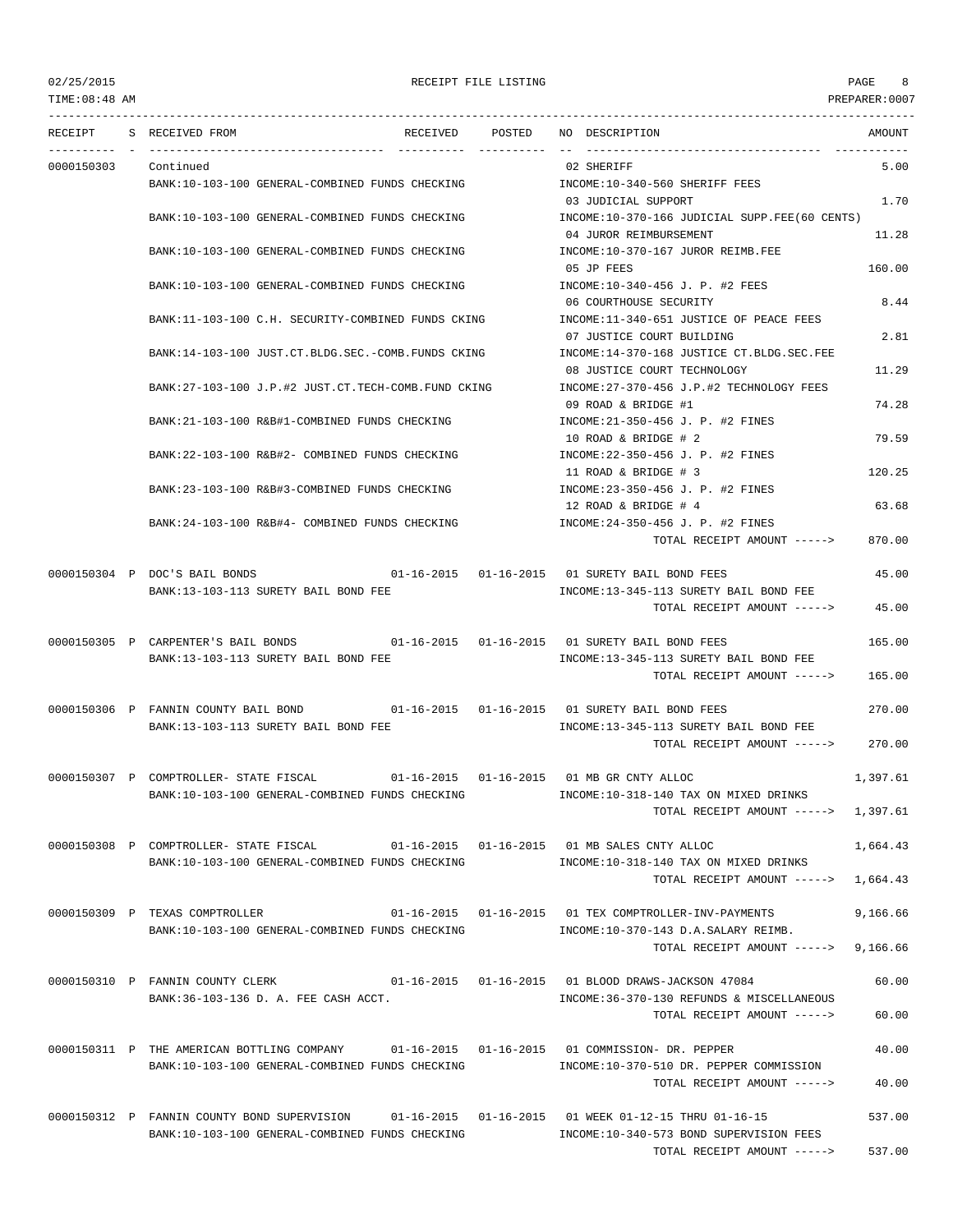| 02/25/2015     |                                                                                                                                       | RECEIPT FILE LISTING |                                                                                                                                              | 9<br>PAGE            |
|----------------|---------------------------------------------------------------------------------------------------------------------------------------|----------------------|----------------------------------------------------------------------------------------------------------------------------------------------|----------------------|
| TIME: 08:48 AM |                                                                                                                                       |                      |                                                                                                                                              | PREPARER: 0007       |
| RECEIPT        | S RECEIVED FROM<br>RECEIVED                                                                                                           | POSTED               | NO DESCRIPTION                                                                                                                               | AMOUNT               |
|                | 0000150313 P MARY BLOODSWORTH<br>BANK: 95-100-100 PAYROLL CASH                                                                        |                      | 01-20-2015   01-20-2015   01 PERSONAL USE OF COUNTY VEHICLE<br>INCOME: 95-370-130 REFUNDS & MISCELLANEOUS                                    | 114.29               |
|                | 0000150314 P RICHARD SELLS                                                                                                            |                      | TOTAL RECEIPT AMOUNT ----->                                                                                                                  | 114.29<br>560.00     |
|                | BANK:92-103-100 STATZER-COMBINED FUNDS CHECKING                                                                                       |                      | INCOME: 92-370-100 RENT<br>TOTAL RECEIPT AMOUNT ----->                                                                                       | 560.00               |
|                | 0000150315 P COCA COLA REFRESHMENTS 01-21-2015 01-21-2015 01 COCA COLA COMMISSIONS<br>BANK:10-103-100 GENERAL-COMBINED FUNDS CHECKING |                      | INCOME:10-370-565 COCA-COLA COMMISSIONS                                                                                                      | 62.93                |
|                |                                                                                                                                       |                      | TOTAL RECEIPT AMOUNT ----->                                                                                                                  | 62.93                |
|                | 0000150316 P FANNIN COUNTY CLERK<br>BANK: 36-103-136 D. A. FEE CASH ACCT.                                                             |                      | 01-21-2015  01-21-2015  01 BLOOD DRAW ESHELL#46918<br>INCOME: 36-370-130 REFUNDS & MISCELLANEOUS<br>TOTAL RECEIPT AMOUNT ----->              | 6.00<br>6.00         |
|                | 0000150317 P FANNIN COUNTY BAIL BONDS<br>BANK:10-103-100 GENERAL-COMBINED FUNDS CHECKING                                              |                      | 01-21-2015   01-21-2015   01 SETTLEMENT MATCHEN CAUSE NO. 47953<br>INCOME:10-352-201 BOND FORFEITURES<br>02 SETTLEMENT SMITH CAUSE NO. 47903 | 375.00<br>125.00     |
|                | BANK:10-103-100 GENERAL-COMBINED FUNDS CHECKING                                                                                       |                      | INCOME:10-352-201 BOND FORFEITURES<br>TOTAL RECEIPT AMOUNT ----->                                                                            | 500.00               |
|                | 0000150318 P FANNIN COUNTY CLERK<br>BANK: 56-103-156 CASH-F C SHERIFF FORFEITURE                                                      |                      | INCOME: 56-370-130 REFUNDS & MISCELLANEOUS<br>TOTAL RECEIPT AMOUNT ----->                                                                    | 1.82<br>1.82         |
|                | 0000150319 P GALE YOUNG<br>BANK:10-103-100 GENERAL-COMBINED FUNDS CHECKING                                                            |                      | 01-22-2015  01-22-2015  01 WEEK ENDING  01-16-2015<br>INCOME:10-321-250 COMMISSION ON CAR TITLES<br>TOTAL RECEIPT AMOUNT ----->              | 615.00<br>615.00     |
|                | 0000150320 P GAIL YOUNG<br>BANK:10-103-100 GENERAL-COMBINED FUNDS CHECKING                                                            |                      | 01-22-2015  01-22-2015  01 WEEK ENDING  01-09-2015<br>INCOME:10-321-250 COMMISSION ON CAR TITLES<br>TOTAL RECEIPT AMOUNT $---2$ 1,000.00     | 1,000.00             |
|                | 0000150321 P GAIL YOUNG<br>BANK:10-103-100 GENERAL-COMBINED FUNDS CHECKING                                                            |                      | 01-22-2015  01-22-2015  01 WEEK ENDING  01-16-2015<br>INCOME:10-321-200 COMMISSIONS ON CAR REGIST<br>02 WEEK ENDING 01-16-2015               | 1,301.02<br>1,068.71 |
|                | BANK: 21-103-100 R&B#1-COMBINED FUNDS CHECKING                                                                                        |                      | INCOME: 21-321-300 COUNTY'S ADDITIONAL \$10<br>03 WEEK ENDING 01-16-2015                                                                     | 1,145.01             |
|                | BANK: 22-103-100 R&B#2- COMBINED FUNDS CHECKING<br>BANK: 23-103-100 R&B#3-COMBINED FUNDS CHECKING                                     |                      | INCOME: 22-321-300 COUNTY'S ADDITIONAL \$10<br>04 WEEK ENDING 01-16-2015<br>INCOME: 23-321-300 COUNTY'S ADDITIONAL \$10                      | 1,730.17             |
|                | BANK: 24-103-100 R&B#4- COMBINED FUNDS CHECKING                                                                                       |                      | 05 WEEK ENDING 01-16-2015<br>INCOME: 24-321-300 COUNTY'S ADDITIONAL \$10                                                                     | 916.11               |
|                | BANK: 21-103-100 R&B#1-COMBINED FUNDS CHECKING                                                                                        |                      | 06 WEEK ENDING 01-16-2015<br>INCOME: 21-321-200 CAR REGISTRATION/SALES TAX                                                                   | 5,565.52             |
|                | BANK: 22-103-100 R&B#2- COMBINED FUNDS CHECKING                                                                                       |                      | 07 WEEK ENDING 01-16-2015<br>INCOME: 22-321-200 CAR REGISTRATION/SALES TAX<br>08 WEEK ENDING 01-16-2015                                      | 5,962.88<br>9,010.13 |
|                | BANK: 23-103-100 R&B#3-COMBINED FUNDS CHECKING                                                                                        |                      | INCOME: 23-321-200 CAR REGISTRATION/SALES TAX<br>09 WEEK ENDING 01-16-2015                                                                   | 4,770.81             |
|                | BANK:24-103-100 R&B#4- COMBINED FUNDS CHECKING                                                                                        |                      | INCOME:24-321-200 CAR REGISTRATION/SALES TAX<br>TOTAL RECEIPT AMOUNT -----> 31,470.36                                                        |                      |
|                | 0000150322 P GAIL YOUNG<br>BANK:10-103-100 GENERAL-COMBINED FUNDS CHECKING                                                            |                      | 01-22-2015  01-22-2015  01 WEEK ENDING 01-09-2015<br>INCOME:10-321-200 COMMISSIONS ON CAR REGIST                                             | 1,971.52             |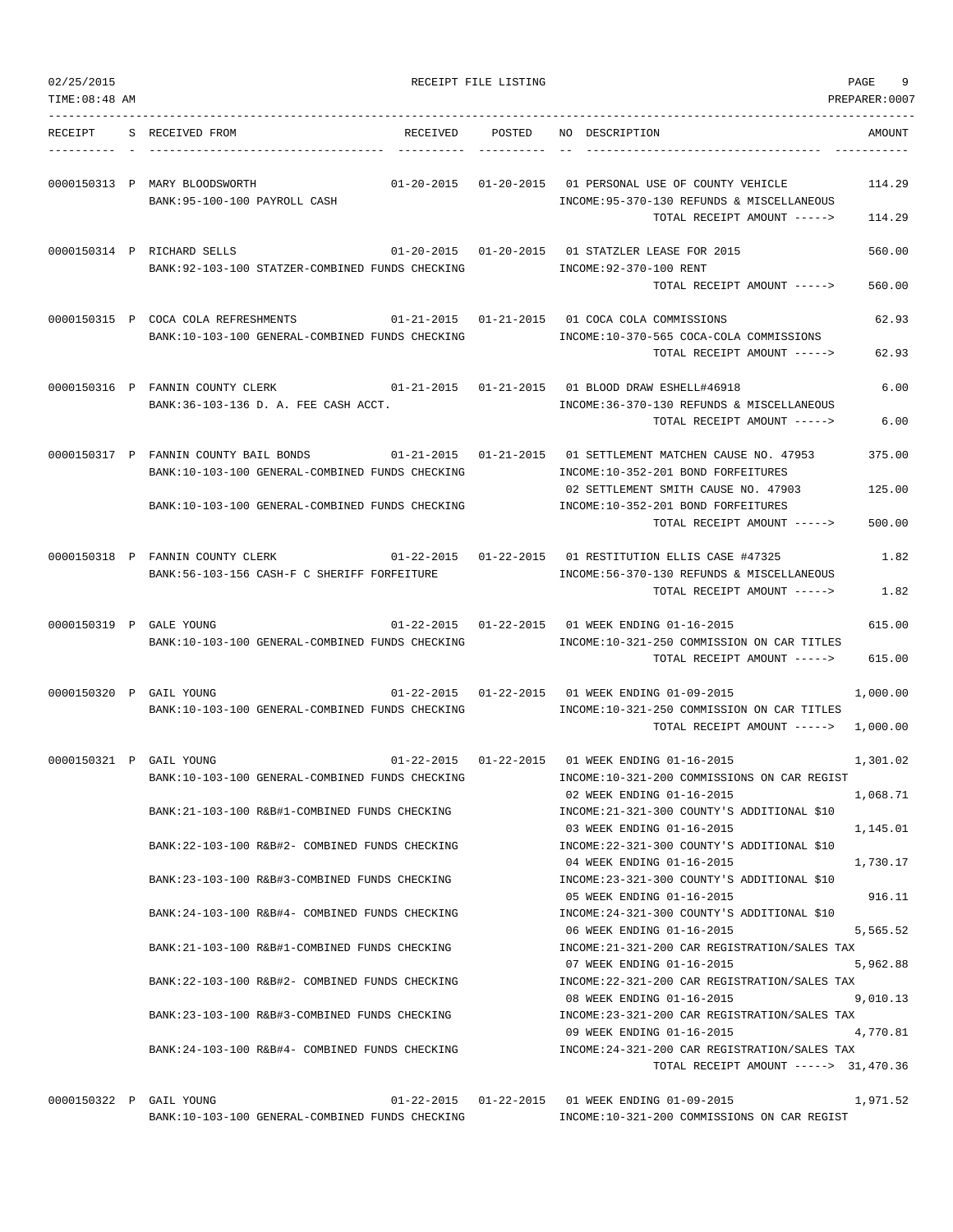## 02/25/2015 RECEIPT FILE LISTING PAGE 10

TIME:08:48 AM PREPARER:0007 --------------------------------------------------------------------------------------------------------------------------------- RECEIPT S RECEIVED FROM THE RECEIVED POSTED NO DESCRIPTION THE RECEIVED AMOUNT ---------- - ----------------------------------- ---------- ---------- -- ----------------------------------- ----------- 0000150322 Continued 02 WEEK ENDING 01-09-2015 1,884.54 BANK:21-103-100 R&B#1-COMBINED FUNDS CHECKING INCOME:21-321-300 COUNTY'S ADDITIONAL \$10 03 WEEK ENDING 01-09-2015 2,019.09 BANK:22-103-100 R&B#2- COMBINED FUNDS CHECKING INCOME:22-321-300 COUNTY'S ADDITIONAL \$10 04 WEEK ENDING 01-09-2015 3,050.92 BANK:23-103-100 R&B#3-COMBINED FUNDS CHECKING INCOME:23-321-300 COUNTY'S ADDITIONAL \$10 05 WEEK ENDING 01-09-2015 1,615.45 BANK:24-103-100 R&B#4- COMBINED FUNDS CHECKING INCOME:24-321-300 COUNTY'S ADDITIONAL \$10 06 WEEK ENDING 01-09-2015 9,807.20 BANK:21-103-100 R&B#1-COMBINED FUNDS CHECKING INCOME:21-321-200 CAR REGISTRATION/SALES TAX 07 WEEK ENDING 01-09-2015 10,507.40 BANK:22-103-100 R&B#2- COMBINED FUNDS CHECKING INCOME:22-321-200 CAR REGISTRATION/SALES TAX 08 WEEK ENDING 01-09-2015 15,877.06 BANK:23-103-100 R&B#3-COMBINED FUNDS CHECKING INCOME:23-321-200 CAR REGISTRATION/SALES TAX 09 WEEK ENDING 01-09-2015 8,406.81 BANK:24-103-100 R&B#4- COMBINED FUNDS CHECKING INCOME:24-321-200 CAR REGISTRATION/SALES TAX TOTAL RECEIPT AMOUNT -----> 55,139.99 0000150323 P GAIL YOUNG 01-22-2015 01-22-2015 01 TABC-DECEMBER 2014- 5% COUNTY REFUN 18.00 BANK:10-103-100 GENERAL-COMBINED FUNDS CHECKING INCOME:10-320-200 ALCOHLIC BEVERAGE LICENSE TOTAL RECEIPT AMOUNT -----> 18.00 0000150324 P JP PCT. NO. 1 01-22-2015 01-22-2015 01 COURT COSTS 5,456.32 BANK:10-103-100 GENERAL-COMBINED FUNDS CHECKING INCOME:10-318-130 COURT COSTS/ARREST FEES 02 SHERIFF 136.46 BANK:10-103-100 GENERAL-COMBINED FUNDS CHECKING INCOME:10-340-560 SHERIFF FEES 03 JP FINES 493.63 BANK:10-103-100 GENERAL-COMBINED FUNDS CHECKING INCOME:10-350-455 J. P. #1 FINES 04 ADMINISTRATION OF COURT 0.54 BANK:10-103-100 GENERAL-COMBINED FUNDS CHECKING INCOME:10-370-163 ADM.OF COURT JUSTICE 10% SB 1417 05 TIME PAYMENT 2.20 BANK:10-103-100 GENERAL-COMBINED FUNDS CHECKING INCOME:10-370-164 TIME PAYMENT FEE 40% SB 1417 06 JUDICIAL SUPPORT 36.87 BANK:10-103-100 GENERAL-COMBINED FUNDS CHECKING INCOME:10-370-166 JUDICIAL SUPP.FEE(60 CENTS) 07 JUROR REIMBURSEMENT 245.75 BANK:10-103-100 GENERAL-COMBINED FUNDS CHECKING INCOME:10-370-167 JUROR REIMB.FEE 08 JP FEES 1,975.00 BANK:10-103-100 GENERAL-COMBINED FUNDS CHECKING INCOME:10-340-455 J. P. #1 FEES 09 CONSTABLE FEES 617.29 BANK:10-103-100 GENERAL-COMBINED FUNDS CHECKING INCOME:10-340-550 CONSTABLE FEES 10 INTEREST 0.24 BANK:10-103-100 GENERAL-COMBINED FUNDS CHECKING INCOME:10-360-100 INTEREST EARNINGS 11 COURTHOUSE SECURITY JP 1 184.32 BANK:11-103-100 C.H. SECURITY-COMBINED FUNDS CKING INCOME:11-340-651 JUSTICE OF PEACE FEES 12 JUSTICE COURT BUILDING JP 1 61.43 BANK:14-103-100 JUST.CT.BLDG.SEC.-COMB.FUNDS CKING INCOME:14-370-168 JUSTICE CT.BLDG.SEC.FEE 13 JUSTICE COURT TECH. JP 1 245.76 BANK:26-103-100 J.P.#1 JUST.CT.TECH-COMB.FUND CKING INCOME:26-370-455 J.P.#1 TECHNOLOGY FEES 14 R&B # 1 JP1 492.33 BANK:21-103-100 R&B#1-COMBINED FUNDS CHECKING INCOME:21-350-455 J. P. #1 FINES 15 R&B #2 JP 1 527.48 BANK:22-103-100 R&B#2- COMBINED FUNDS CHECKING INCOME:22-350-455 J. P. #1 FINES 16 R&B #3 JP 1 797.05 BANK:23-103-100 R&B#3-COMBINED FUNDS CHECKING INCOME:23-350-455 J. P. #1 FINES 17 R&B #4 JP 1 422.04 BANK:24-103-100 R&B#4- COMBINED FUNDS CHECKING INCOME:24-350-455 J. P. #1 FINES TOTAL RECEIPT AMOUNT -----> 11,694.71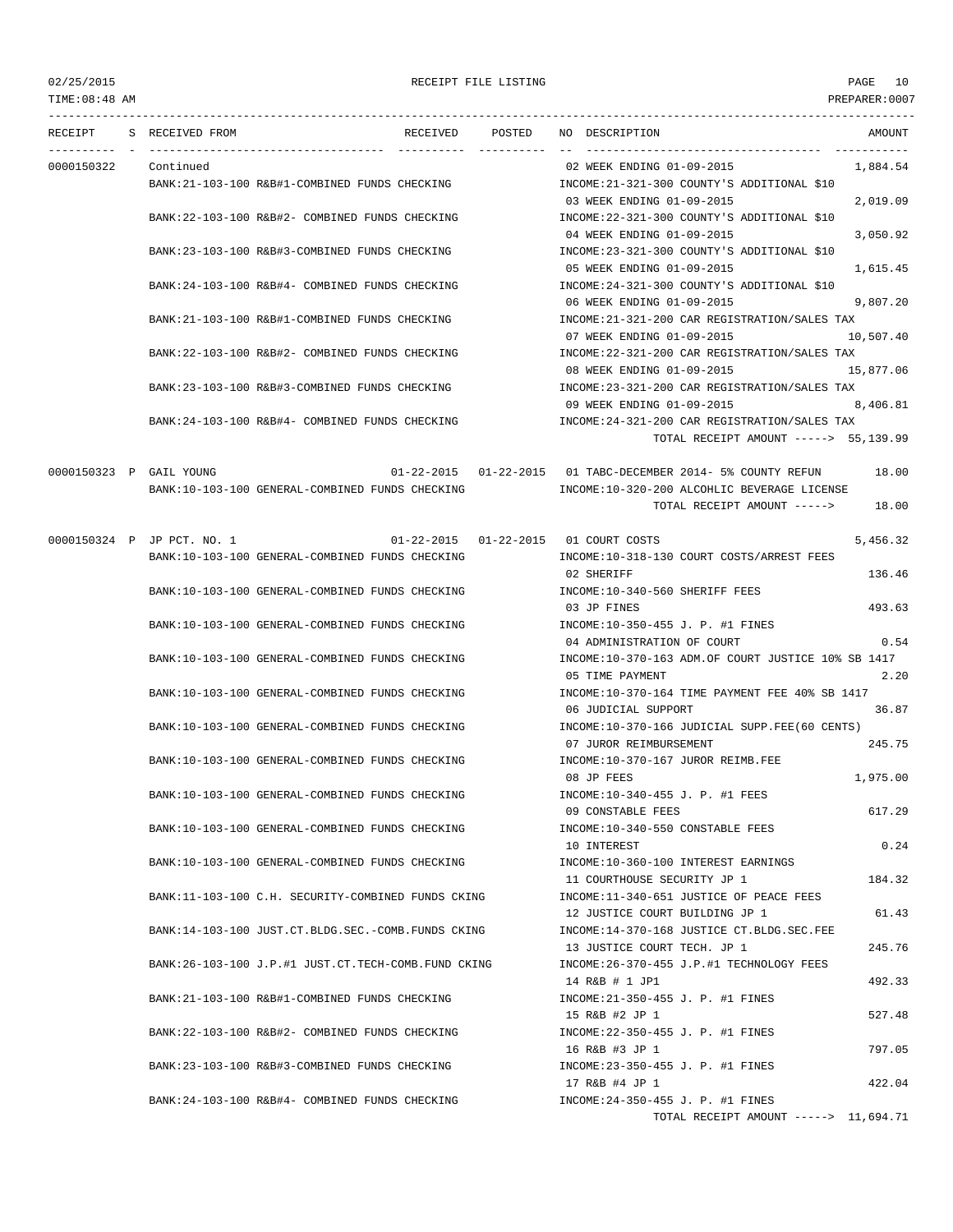---------------------------------------------------------------------------------------------------------------------------------

RECEIPT S RECEIVED FROM THE RECEIVED POSTED NO DESCRIPTION THE RECEIVED AMOUNT ---------- - ----------------------------------- ---------- ---------- -- ----------------------------------- ----------- 0000150325 P JP PCT. 1 01-22-2015 01-22-2015 01 COURT COSTS 4,196.82 BANK:10-103-100 GENERAL-COMBINED FUNDS CHECKING INCOME:10-318-130 COURT COSTS/ARREST FEES 02 SHERIFF 24.87 BANK:10-103-100 GENERAL-COMBINED FUNDS CHECKING INCOME:10-340-560 SHERIFF FEES 03 JP FINES 2,004.67 BANK:10-103-100 GENERAL-COMBINED FUNDS CHECKING INCOME:10-350-455 J. P. #1 FINES 04 JUDICIAL SUPPORT 29.60 BANK:10-103-100 GENERAL-COMBINED FUNDS CHECKING INCOME:10-370-166 JUDICIAL SUPP.FEE(60 CENTS) 05 JUROR REIMBURSEMENT 197.30 BANK:10-103-100 GENERAL-COMBINED FUNDS CHECKING  $N = 10-370-167$  JUROR REIMB.FEE 06 JP FEES 2,099.77 BANK:10-103-100 GENERAL-COMBINED FUNDS CHECKING INCOME:10-340-455 J. P. #1 FEES 07 CONSTABLE FEES 820.00 BANK:10-103-100 GENERAL-COMBINED FUNDS CHECKING INCOME:10-340-550 CONSTABLE FEES 08 INTEREST 0.26 BANK:10-103-100 GENERAL-COMBINED FUNDS CHECKING INCOME:10-360-100 INTEREST EARNINGS 09 COURTHOUSE SECURITY JP 1 147.96 BANK:11-103-100 C.H. SECURITY-COMBINED FUNDS CKING INCOME:11-340-651 JUSTICE OF PEACE FEES 10 JUSTICE COURT BUILDING JP 1 49.32 BANK:14-103-100 JUST.CT.BLDG.SEC.-COMB.FUNDS CKING INCOME:14-370-168 JUSTICE CT.BLDG.SEC.FEE 11 JUSTICE COURT TECH. JP 1 197.31 BANK:26-103-100 J.P.#1 JUST.CT.TECH-COMB.FUND CKING INCOME:26-370-455 J.P.#1 TECHNOLOGY FEES 12 R&B #1 JP1 388.46 BANK:21-103-100 R&B#1-COMBINED FUNDS CHECKING INCOME:21-350-455 J. P. #1 FINES 13 R&B #2 JP 1 416.20 BANK:22-103-100 R&B#2- COMBINED FUNDS CHECKING INCOME:22-350-455 J. P. #1 FINES 14 R&BB # 3 JP 1 628.89 BANK:23-103-100 R&B#3-COMBINED FUNDS CHECKING INCOME:23-350-455 J. P. #1 FINES 15 R&B # 4 JP 1 333.00 BANK:24-103-100 R&B#4- COMBINED FUNDS CHECKING INCOME:24-350-455 J. P. #1 FINES TOTAL RECEIPT AMOUNT -----> 11,534.43 0000150326 P BOND SUPERVISION 01-23-2015 01-23-2015 01 WEEK OF 01/19/15 THRU 01/22/15 300.00 BANK:10-103-100 GENERAL-COMBINED FUNDS CHECKING INCOME:10-340-573 BOND SUPERVISION FEES TOTAL RECEIPT AMOUNT -----> 300.00 0000150327 P TEXOMA AREA PARATRANSIT 01-23-2015 01-23-2015 01 RENTAL INVOICE #11022014 150.00 BANK:24-103-100 R&B#4- COMBINED FUNDS CHECKING INCOME:24-370-147 OFFICE RENTAL TOTAL RECEIPT AMOUNT -----> 150.00 0000150328 P TAX A/C 01-23-2015 01-23-2015 01 2014 VIT 2,552.71 BANK:10-103-100 GENERAL-COMBINED FUNDS CHECKING INCOME:10-310-110 CURRENT TAXES 02 2014 VIT 129.88 BANK:21-103-100 R&B#1-COMBINED FUNDS CHECKING INCOME:21-310-110 CURRENT TAXES 03 2014 VIT 2015 139.16 BANK:22-103-100 R&B#2- COMBINED FUNDS CHECKING INCOME:22-310-110 CURRENT TAXES 04 2014 VIT 210.26 BANK:23-103-100 R&B#3-COMBINED FUNDS CHECKING INCOME:23-310-110 CURRENT TAXES 05 2014 VIT 111.33 BANK:24-103-100 R&B#4- COMBINED FUNDS CHECKING INCOME:24-310-110 CURRENT TAXES TOTAL RECEIPT AMOUNT  $--- 2$  3.143.34

0000150329 P JUVENILE PROBATION 01-23-2015 01-23-2015 01 DEFERRED PROSECUTION FEES 30.00 BANK:87-103-187 CASH-JUVENILE PROBATION INCOME:87-340-575 JUVENILE PROBATION FEES TOTAL RECEIPT AMOUNT -----> 30.00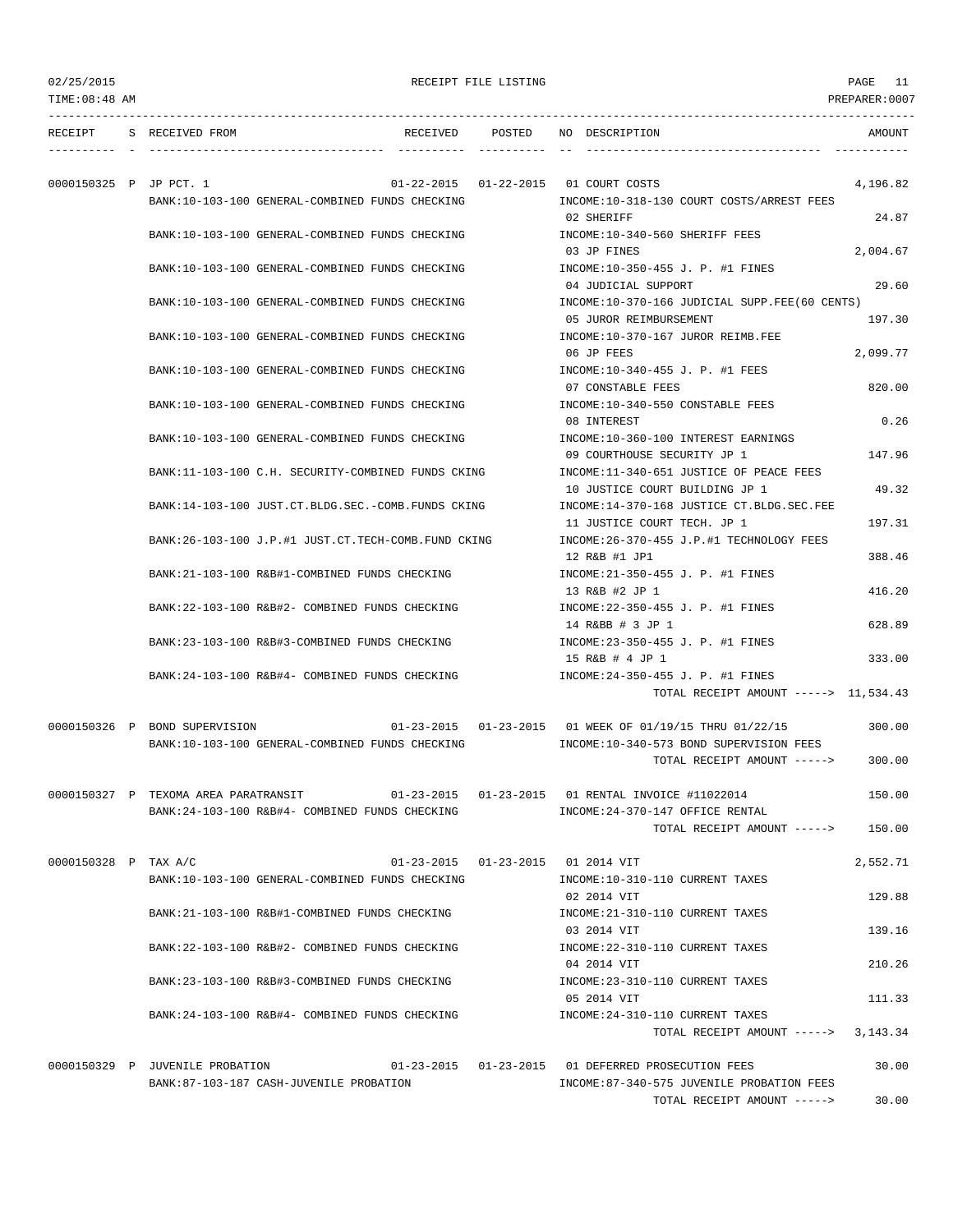| 02/25/2015     |                                                                                                                                              | RECEIPT FILE LISTING |                                                                                                                           | PAGE 12               |
|----------------|----------------------------------------------------------------------------------------------------------------------------------------------|----------------------|---------------------------------------------------------------------------------------------------------------------------|-----------------------|
| TIME: 08:48 AM |                                                                                                                                              |                      |                                                                                                                           | PREPARER:0007         |
|                | RECEIPT S RECEIVED FROM                                                                                                                      |                      | RECEIVED POSTED NO DESCRIPTION                                                                                            | AMOUNT                |
|                | 0000150330 P JUVENILE PROBATION<br>BANK:87-103-187 CASH-JUVENILE PROBATION                                                                   |                      | 01-23-2015   01-23-2015   01   PROBATION FEES PID   2092<br>INCOME:87-340-575 JUVENILE PROBATION FEES                     | 40.00                 |
|                |                                                                                                                                              |                      | TOTAL RECEIPT AMOUNT ----->                                                                                               | 40.00                 |
|                | 0000150331 P JUVENILE PROBATION<br>BANK:87-103-187 CASH-JUVENILE PROBATION                                                                   |                      | 01-23-2015   01-23-2015   01 DEFERRED PROSECUTION FEES<br>INCOME:87-340-575 JUVENILE PROBATION FEES                       | 15.00                 |
|                |                                                                                                                                              |                      | TOTAL RECEIPT AMOUNT ----->                                                                                               | 15.00                 |
|                | 0000150332 P APPRAISAL DISTRICT 01-23-2015 01-23-2015 01 CK # 81851, 81858, 81857<br>BANK:10-103-100 GENERAL-COMBINED FUNDS CHECKING         |                      | INCOME:10-310-110 CURRENT TAXES                                                                                           | 344,620.72            |
|                | BANK:10-103-100 GENERAL-COMBINED FUNDS CHECKING                                                                                              |                      | 02 CK #81851,81858, 81857<br>INCOME:10-310-110 CURRENT TAXES                                                              | 9.32                  |
|                | BANK:10-103-100 GENERAL-COMBINED FUNDS CHECKING                                                                                              |                      | 03 CK # 81851, 81858, 81857<br>INCOME:10-321-901 TAX CERTIFICATES                                                         | 384.94                |
|                | BANK: 21-103-100 R&B#1-COMBINED FUNDS CHECKING                                                                                               |                      | 04 CK # 81851, 81858, 81857<br>INCOME: 21-310-110 CURRENT TAXES                                                           | 17,534.12             |
|                | BANK:22-103-100 R&B#2- COMBINED FUNDS CHECKING                                                                                               |                      | 05 CK # 81851, 81858, 81857<br>INCOME: 22-310-110 CURRENT TAXES                                                           | 18,785.99             |
|                | BANK: 23-103-100 R&B#3-COMBINED FUNDS CHECKING                                                                                               |                      | 06 CK # 81851, 81858, 81857<br>INCOME: 23-310-110 CURRENT TAXES                                                           | 28,386.29             |
|                | BANK: 24-103-100 R&B#4- COMBINED FUNDS CHECKING                                                                                              |                      | 07 CK # 81851, 81858, 81857<br>INCOME: 24-310-110 CURRENT TAXES                                                           | 15,030.38             |
|                | BANK:10-103-100 GENERAL-COMBINED FUNDS CHECKING                                                                                              |                      | 08 CK # 81851, 81858, 81857<br>INCOME:10-310-120 DELINQUENT TAXES                                                         | 349.15                |
|                | BANK: 21-103-100 R&B#1-COMBINED FUNDS CHECKING                                                                                               |                      | 09 CK # 81851, 81858, 81857<br>INCOME: 21-310-120 DELINQUENT TAXES                                                        | 17.76                 |
|                | BANK:22-103-100 R&B#2- COMBINED FUNDS CHECKING                                                                                               |                      | 10 CK # 81851, 81858, 81857<br>INCOME: 22-310-120 DELINQUENT TAXES                                                        | 19.03                 |
|                | BANK: 23-103-100 R&B#3-COMBINED FUNDS CHECKING                                                                                               |                      | 11 CK #81851, 81858, 81857<br>INCOME: 23-310-120 DELINQUENT TAXES                                                         | 28.77                 |
|                | BANK:24-103-100 R&B#4- COMBINED FUNDS CHECKING                                                                                               |                      | 12 CK # 81851, 81858, 81857<br>INCOME: 24-310-120 DELINQUENT TAXES<br>TOTAL RECEIPT AMOUNT -----> 425,181.70              | 15.23                 |
|                |                                                                                                                                              |                      |                                                                                                                           |                       |
|                | 0000150333 P VERIZON-WIRELESS<br>BANK:10-103-100 GENERAL-COMBINED FUNDS CHECKING                                                             |                      | 01-26-2015  01-26-2015  01 TOWER RENTAL-FEB. 2015<br>INCOME:10-370-115 RENT- VERIZON TOWER<br>TOTAL RECEIPT AMOUNT -----> | 925.75<br>925.75      |
|                | 0000150334 P SECRETARY OF STATE<br>BANK:45-103-100 CHAPTER 19-COMBINED FUNDS CHECKING                                                        |                      | INCOME:45-330-403 CHAPTER 19 FUNDS                                                                                        | 499.50                |
|                |                                                                                                                                              |                      | TOTAL RECEIPT AMOUNT ----->                                                                                               | 499.50                |
|                | 0000150335 P SHELTON & REECER, P.L.L.C. 01-27-2015 01-27-2015 01 CIVIL PROCESS-HOLT<br>BANK:10-103-100 GENERAL-COMBINED FUNDS CHECKING       |                      | INCOME:10-340-550 CONSTABLE FEES                                                                                          | 70.00                 |
|                |                                                                                                                                              |                      | TOTAL RECEIPT AMOUNT ----->                                                                                               | 70.00                 |
|                | 0000150336 P SURETY BAIL BOND TRUST FUND<br>BANK:10-103-100 GENERAL-COMBINED FUNDS CHECKING                                                  |                      | INCOME:10-352-100 10% COMM.ON SURETY BAIL BOND FEE                                                                        | 172.50                |
|                | BANK:10-103-100 GENERAL-COMBINED FUNDS CHECKING                                                                                              |                      | 02 STATE CRIMINAL COSTS AND FEES<br>INCOME:10-409-489 COURT COSTS/ARREST FEES                                             | 1,552.50              |
|                |                                                                                                                                              |                      | TOTAL RECEIPT AMOUNT $--- $ 1,725.00                                                                                      |                       |
|                | 0000150337 P TEXAS DEPARTMENT OF PUBLIC SAFETY  01-28-2015  01-28-2015  01 10 SAFE ROOMS<br>BANK:46-103-100 SAFE ROOM REIMB.PROG.-COMB.FUNDS |                      | INCOME:46-330-475 SAFE ROOM REIMBURSEMENT DR-4029<br>02 10 SAFE ROOMS                                                     | 20,570.14<br>1,000.00 |
|                | BANK:46-103-100 SAFE ROOM REIMB.PROG.-COMB.FUNDS                                                                                             |                      | INCOME: 46-330-476 ADMINISTRATIVE FEE<br>TOTAL RECEIPT AMOUNT $---21,570.14$                                              |                       |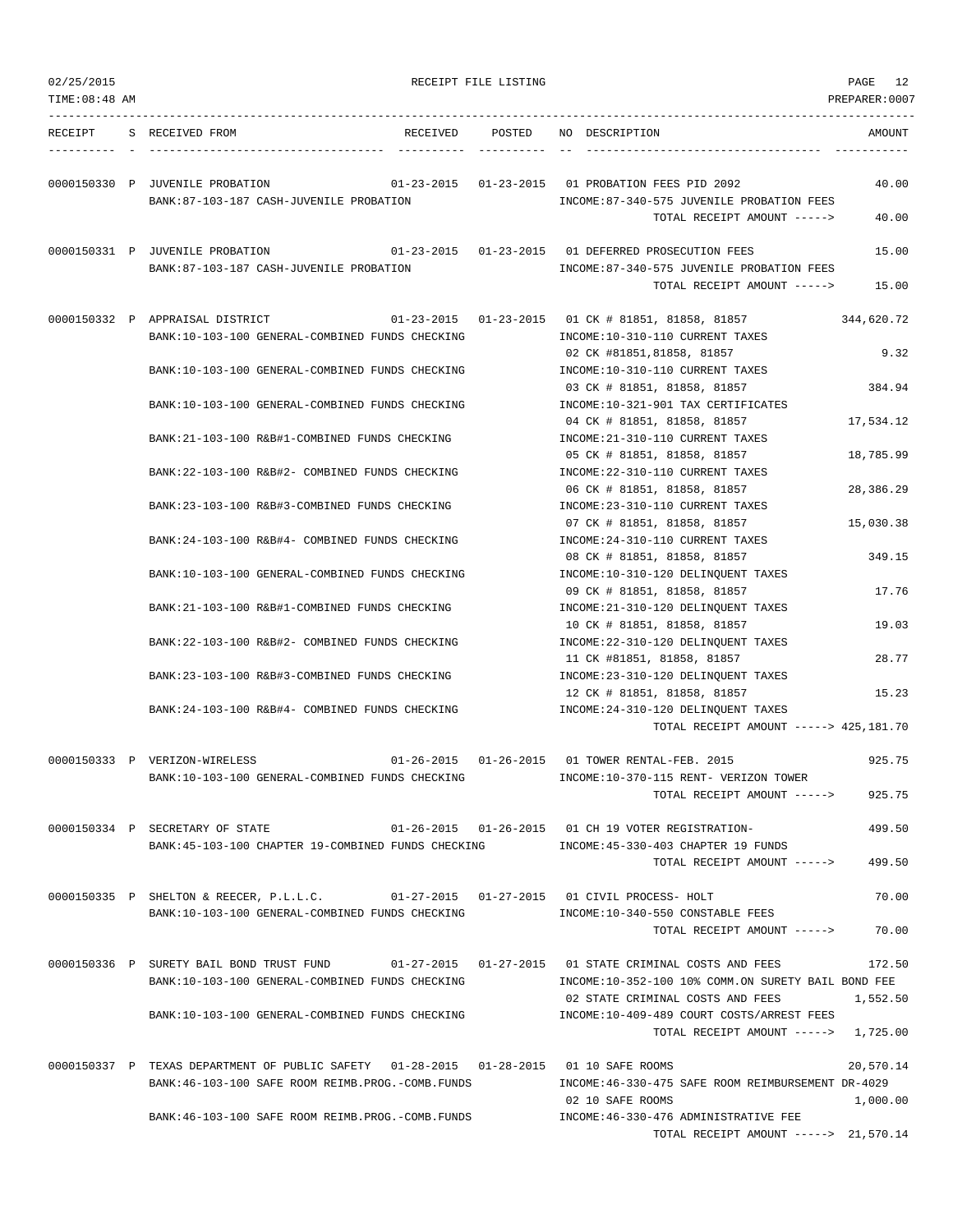| 02/25/2015<br>TIME: 08:48 AM |                                                                                                                             | RECEIPT FILE LISTING |                                                                                                                                                    | PAGE 13<br>PREPARER: 0007 |
|------------------------------|-----------------------------------------------------------------------------------------------------------------------------|----------------------|----------------------------------------------------------------------------------------------------------------------------------------------------|---------------------------|
| --------                     | RECEIPT S RECEIVED FROM                                                                                                     |                      | RECEIVED POSTED NO DESCRIPTION                                                                                                                     | AMOUNT<br>-----------     |
|                              | 0000150338 P APPRASISAL DISTRICT<br>BANK:10-103-100 GENERAL-COMBINED FUNDS CHECKING                                         |                      | 01-28-2015   01-28-2015   01   PROPERTY TAXES<br>INCOME:10-310-110 CURRENT TAXES                                                                   | 471,396.87                |
|                              | BANK:10-103-100 GENERAL-COMBINED FUNDS CHECKING                                                                             |                      | 02 PROPERTY TAXES<br>INCOME:10-310-110 CURRENT TAXES<br>03 PROPERTY TAXES                                                                          | 999.22<br>23,984.42       |
|                              | BANK: 21-103-100 R&B#1-COMBINED FUNDS CHECKING                                                                              |                      | INCOME: 21-310-110 CURRENT TAXES<br>04 PROPERTY TAXES                                                                                              | 25,696.81                 |
|                              | BANK:22-103-100 R&B#2- COMBINED FUNDS CHECKING                                                                              |                      | INCOME: 22-310-110 CURRENT TAXES<br>05 PROPERTY TAXES                                                                                              | 38,828.80                 |
|                              | BANK: 23-103-100 R&B#3-COMBINED FUNDS CHECKING                                                                              |                      | INCOME: 23-310-110 CURRENT TAXES<br>06 PROPERTY TAXES                                                                                              | 20,559.63                 |
|                              | BANK:24-103-100 R&B#4- COMBINED FUNDS CHECKING<br>BANK:10-103-100 GENERAL-COMBINED FUNDS CHECKING                           |                      | INCOME: 24-310-110 CURRENT TAXES<br>07 PROPERTY TAXES<br>INCOME:10-310-120 DELINQUENT TAXES                                                        | 2,987.35                  |
|                              | BANK: 21-103-100 R&B#1-COMBINED FUNDS CHECKING                                                                              |                      | 08 PROPERTY TAXES<br>INCOME: 21-310-120 DELINOUENT TAXES                                                                                           | 151.99                    |
|                              | BANK: 22-103-100 R&B#2- COMBINED FUNDS CHECKING                                                                             |                      | 09 PROPERTY TAXES<br>INCOME: 22-310-120 DELINQUENT TAXES                                                                                           | 162.85                    |
|                              | BANK: 23-103-100 R&B#3-COMBINED FUNDS CHECKING                                                                              |                      | 10 PROPERTY TAXES<br>INCOME: 23-310-120 DELINQUENT TAXES                                                                                           | 246.07                    |
|                              | BANK:24-103-100 R&B#4- COMBINED FUNDS CHECKING                                                                              |                      | 11 PROPERTY TAXES<br>INCOME: 24-310-120 DELINQUENT TAXES<br>TOTAL RECEIPT AMOUNT -----> 585,144.30                                                 | 130.29                    |
|                              | 0000150339 P BOND SUPERVISION<br>BANK:10-103-100 GENERAL-COMBINED FUNDS CHECKING                                            |                      | 01-30-2015  01-30-2015  01 WEEK OF 01/26/15 THRU 01/30/15<br>INCOME:10-340-573 BOND SUPERVISION FEES<br>TOTAL RECEIPT AMOUNT ----->                | 1,246.00<br>1,246.00      |
|                              | 0000150340 P BONHAM POLICE DEPARTMENT 01-30-2015 01-30-2015 01 FORFEITURE WARRANT<br>BANK: 36-103-236 D.A. FEE SEIZURE FUND |                      | INCOME: 36-352-200 CONTRABAND FORFEITURE<br>TOTAL RECEIPT AMOUNT -----> 3,332.00                                                                   | 3,332.00                  |
|                              | 0000150341 P JUVENILE PROBATION<br>BANK:87-103-187 CASH-JUVENILE PROBATION                                                  |                      | 01-30-2015  01-30-2015  01 DEFERRED PROSECUTION FEES<br>INCOME:87-340-575 JUVENILE PROBATION FEES<br>TOTAL RECEIPT AMOUNT ----->                   | 50.00<br>50.00            |
|                              | 0000150342 P COMPTROLLER<br>BANK:21-103-100 R&B#1-COMBINED FUNDS CHECKING                                                   |                      | 01-30-2015   01-30-2015   01 INTERNATIONAL FUEL TAX<br>INCOME: 21-621-457 R & M MACHINERY GAS & OIL<br>02 INTERNATIONAL FUEL TAX                   | 39.30<br>42.11            |
|                              | BANK:22-103-100 R&B#2- COMBINED FUNDS CHECKING                                                                              |                      | INCOME: 22-622-457 R & M MACHINERY GAS & OIL<br>03 INTERNATIONAL FUEL TAX                                                                          | 63.62                     |
|                              | BANK:23-103-100 R&B#3-COMBINED FUNDS CHECKING                                                                               |                      | INCOME:23-623-457 R & M MACHINERY GAS & OIL<br>04 INTERNATIONAL FUEL TAX                                                                           | 33.69                     |
|                              | BANK: 24-103-100 R&B#4- COMBINED FUNDS CHECKING                                                                             |                      | INCOME: 24-624-457 R & M MACHINERY GAS & OIL<br>TOTAL RECEIPT AMOUNT ----->                                                                        | 178.72                    |
| 0000150343 P T-NETIX         | BANK:10-103-100 GENERAL-COMBINED FUNDS CHECKING                                                                             |                      | 01-30-2015  01-30-2015  01 DEC. 2014 COMMISSIONS- JAIL PHONE<br>INCOME:10-319-420 JAIL PAY PHONE COMMISSION<br>TOTAL RECEIPT AMOUNT $--- 9,876.70$ | 9,876.70                  |
|                              | 0000150344 P OFFICE OF COURT ADMINISTRATION<br>BANK:10-103-100 GENERAL-COMBINED FUNDS CHECKING                              |                      | 01-30-2015   01-30-2015   01   FY15   FORMULA GRANT<br>INCOME:10-330-437 INDIGENT DEFENSE GRANT                                                    | 10,473.75                 |
|                              | REPORT TOTAL                                                                                                                |                      | TOTAL RECEIPT AMOUNT -----> 10,473.75                                                                                                              | 3588,566.10               |
|                              |                                                                                                                             |                      |                                                                                                                                                    |                           |